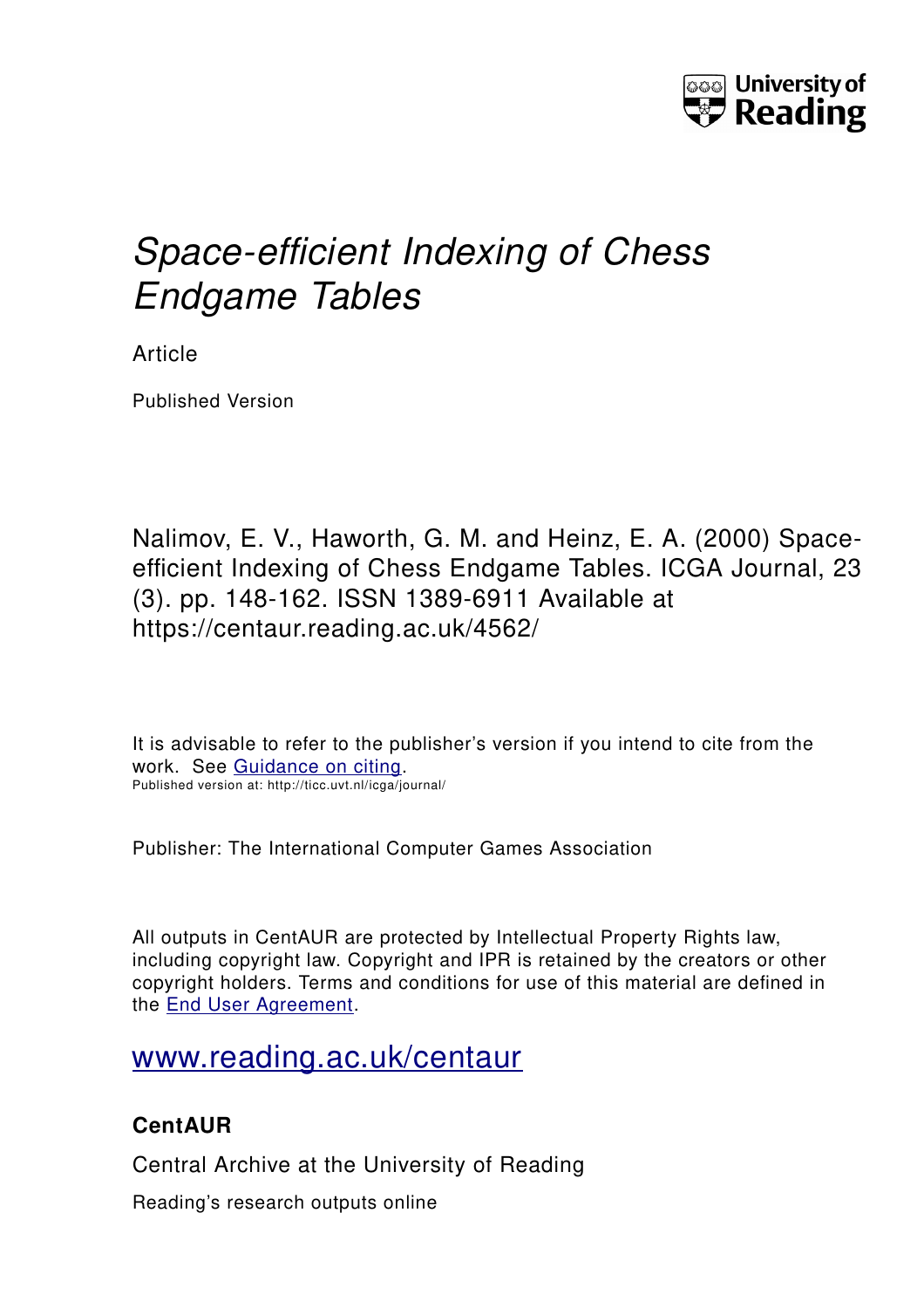#### **SPACE-EFFICIENT INDEXING OF CHESS ENDGAME TABLES<sup>1</sup>**

*E.V. Nalimov2 , G.M cC. Haworth3 and E.A. Heinz4*

#### USA and England

#### ABSTRACT

Chess endgame tables should provide efficiently the value and depth of any required position during play. The indexing of an endgame's positions is crucial to meeting this objective. This paper updates Heinz' previous review of approaches to indexing and describes the latest approach by the first and third authors.

Heinz' and Nalimov's endgame tables (EGTs) encompass the *en passant* rule and have the most compact index schemes to date. Nalimov's EGTs, to the Distance-to-Mate (DTM) metric, require only 30.6  $\times$  10<sup>9</sup> elements in total for all the 3-to-5-man endgames and are individually more compact than previous tables. His new index scheme has proved itself while generating the tables and in the 1999 World Computer Chess Championship where many of the top programs used the new suite of EGTs.

#### **1. INTRODUCTION**

l

The method used to index an endgame positions' values and depths largely determines both the space required and the speed of access during play over the board. It may aim to optimise the one or the other. A variety of approaches have been adopted as the challenges of larger and more complex endgames have been faced.

In this paper, Section 2 is an update of Heinz' review of indexing methods and Section 3 describes in detail Nalimov's new and more compact index scheme. Section 4 describes results achieved and Section 5 summarises and looks ahead to potential developments.

#### **2. A REVIEW OF SOME INDEX SCHEMES**

A previous paper (Heinz, 1999) surveyed, highlighted and analysed interesting work in the EGT field by Ströhlein (1970), Van den Herik and Herschberg (1985, 1986), Stiller (1989, 1991, 1994, 1995), Thompson (1986, 1991, 1996; ICCA J. Editors, 1992, 1993) and Edwards (1995). It presented a quantitative comparison of the index methods of Thompson (1986, 1996), Edwards (1995) and Heinz for all 3-to-4-man endgames.

Table 1, *q.v.* also (Heinz, 2000), extends that comparison to 5-man endgames using Thompson's indexes as the baseline. It infers the index range where the authors did not create the EGT, e.g.*,* 4-1 and two-Pawn endgames.  $X = Q$ , *R*, *B* or *N* in Table 1 which makes it clear that different constraints were used by the EGT authors to reduce the size of the set of positions which they indexed.

Table 2, which includes the work of Wirth (1999), elicits these constraints and defines which of them have, in effect if not literally, been used by the EGT authors. The list below indicates that Edwards constrains the possible positions the least and Nalimov constrains them the most. For this reason, Edwards' index ranges are the largest and Nalimov's are the smallest. Heinz' EGTs made savings on the indexes of Thompson and Edwards which increase with the number of men, e.g., 3.13% for KxK, 7.67% for KxKy and 13.44% for KxyKz relative to Thompson's indexes.

The next subsections explain the rationale for three of the constraints.

<sup>1</sup> This is an edited version of the presentation by Ernst Heinz, delivered on June 18, 1999 at the *Advances in Computer Games 9* Conference in Paderborn, Germany, *q.v.* the Proceedings of the ACG 9 Conference.

Microsoft Corporation, One Microsoft Way, Redmond, WA 98052-6399, USA: eugenen@microsoft.com.

ICL, Sutton's Park Avenue, Reading, RG6 1AZ, UK: guy.haworth@icl.com.

<sup>4</sup> M.I.T. Laboratory for Computer Science (NE 43-228). 545 Technology Square, Cambridge, MA 02139, USA: heinz@mit.edu.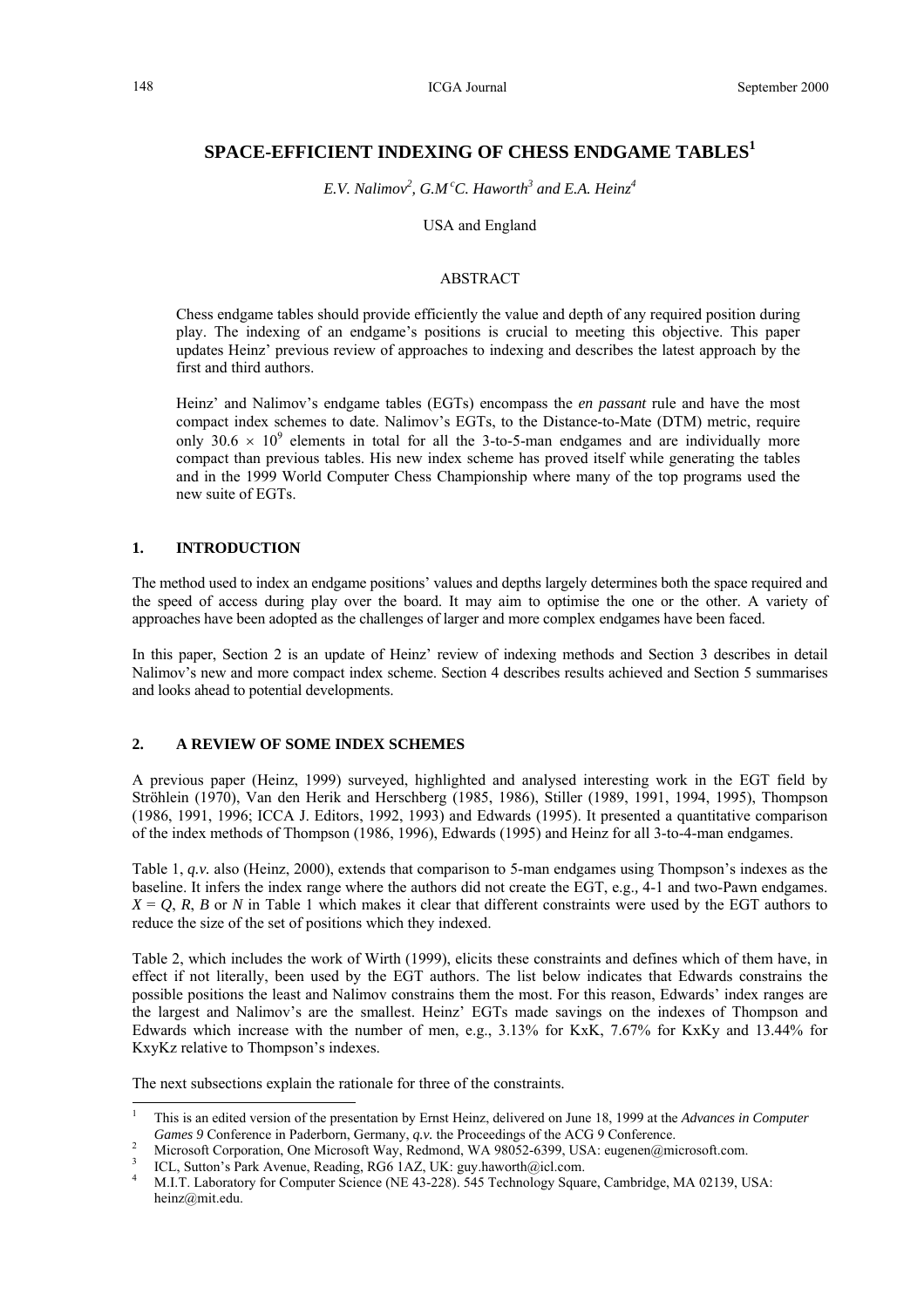| End-         | Edwards                  |        | <b>Thompson</b>          |             | Heinz                 |
|--------------|--------------------------|--------|--------------------------|-------------|-----------------------|
| game         | # Elements               | +Δ%    | # Elements               | <u>+Δ% </u> | # Elements            |
| KPK          | $32 * 64 * 64$           | 33.33  | $24 * 64 * 64$           | $-11.82$    | $3612 * 24$           |
| <b>KXK</b>   | $10 * 64 * 64$           | 38.53  | $462 * 64$               | $-3.13$     | $462 * 62$            |
| <b>KPKP</b>  | $32 * 64 * 64 * 64$      | 77.78  | $24 * 48 * 64 * 64$      | $-13.65$    | $3612 * 24 * 47$      |
| <b>KPPK</b>  | $32 * 64 * 64 * 64$      | 77.78  | $24 * 48 * 64 * 64$      | $-55.90$    | $3612 * 576$          |
| <b>KPKX</b>  | $32 * 64 * 64 * 64$      | 33.33  | $24 * 64 * 64 * 64$      | $-15.95$    | $3612 * 24 * 61$      |
| <b>KPXK</b>  | $32 * 64 * 64 * 64$      | 33.33  | $24 * 64 * 64 * 64$      | $-15.95$    | $3612 * 24 * 61$      |
| <b>KXXK</b>  | $10 * 64 * 64 * 64$      | 38.53  | $462 * 64 * 64$          | $-53.83$    | $462 * 1891$          |
| <b>KXYK</b>  | $10 * 64 * 64 * 64$      | 38.53  | $462 * 64 * 64$          | $-7.67$     | $462 * 62 * 61$       |
| <b>KXKY</b>  | $10 * 64 * 64 * 64$      | 38.53  | $462 * 64 * 64$          | $-7.67$     | $462 * 62 * 61$       |
| <b>KPPKP</b> | $32 * 64 * 64 * 64 * 64$ | 137.04 | $24 * 48 * 48 * 64 * 64$ | $-58.63$    | $3612 * 24 * 1081$    |
| <b>KPPPK</b> | $32 * 64 * 64 * 64 * 64$ | 137.04 | $24 * 48 * 48 * 64 * 64$ | $-86.15$    | $3612 * 8684$         |
| <b>KPPKX</b> | $32 * 64 * 64 * 64 * 64$ | 77.78  | $24 * 48 * 64 * 64 * 64$ | $-58.66$    | $3612 * 576 * 60$     |
| <b>KPPXK</b> | $32 * 64 * 64 * 64 * 64$ | 77.78  | $24 * 48 * 64 * 64 * 64$ | $-58.66$    | $3612 * 576 * 60$     |
| <b>KPXKP</b> | $32 * 64 * 64 * 64 * 64$ | 77.78  | $24 * 48 * 64 * 64 * 64$ | $-19.05$    | $3612 * 24 * 47 * 60$ |
| <b>KPXXK</b> | $32 * 64 * 64 * 64 * 64$ | 33.33  | $24 * 64 * 64 * 64 * 64$ | $-60.60$    | $3612 * 24 * 1830$    |
| <b>KXXKP</b> | $32 * 64 * 64 * 64 * 64$ | 33.33  | $24 * 64 * 64 * 64 * 64$ | $-60.60$    | $3612 * 24 * 1830$    |
| <b>KPXKY</b> | $32 * 64 * 64 * 64 * 64$ | 33.33  | $24 * 64 * 64 * 64 * 64$ | $-21.20$    | $3612 * 24 * 61 * 60$ |
| <b>KPXYK</b> | $32 * 64 * 64 * 64 * 64$ | 33.33  | $24 * 64 * 64 * 64 * 64$ | $-21.20$    | $3612 * 24 * 61 * 60$ |
| <b>KXYKP</b> | $32 * 64 * 64 * 64 * 64$ | 33.33  | $24 * 64 * 64 * 64 * 64$ | $-21.20$    | $3612 * 24 * 61 * 60$ |
| <b>KXXXK</b> | $10 * 64 * 64 * 64 * 64$ | 38.53  | $462 * 64 * 64 * 64$     | $-85.57$    | $462 * 37820$         |
| <b>KXXKY</b> | $10 * 64 * 64 * 64 * 64$ | 38.53  | $462 * 64 * 64 * 64$     | $-56.72$    | $462 * 62 * 1830$     |
| <b>KXXYK</b> | $10 * 64 * 64 * 64 * 64$ | 38.53  | $462 * 64 * 64 * 64$     | $-56.72$    | $462 * 62 * 1830$     |
| <b>KXYKZ</b> | $10 * 64 * 64 * 64 * 64$ | 38.53  | $462 * 64 * 64 * 64$     | $-13.44$    | $462 * 62 * 61 * 60$  |
| <b>KXYZK</b> | $10 * 64 * 64 * 64 * 64$ | 38.53  | $462 * 64 * 64 * 64$     | $-13.44$    | $462 * 62 * 61 * 60$  |

**Table 1:** Comparison of index range computations.

| #              | <b>Identity</b>       | <b>Constraint</b>                             | KT                       | <b>SE</b> | EH   | $\bf{CW}$ | EN   |
|----------------|-----------------------|-----------------------------------------------|--------------------------|-----------|------|-----------|------|
|                |                       | Positions encoded                             |                          |           |      |           |      |
| 1              | $C_{W}$               | wtm positions indexed                         |                          | yes       | yes  | yes       | yes  |
| $\overline{2}$ | $C_B$                 | btm positions indexed                         | yes                      | yes       | yes  | yes       | yes  |
|                |                       | Placement of the Kings                        |                          |           |      |           |      |
|                |                       | Pawnless endgames                             |                          |           |      |           |      |
| 3              | $C_8$                 | stmK in a1-d1-d4                              | used                     | used      | used | used      | used |
| $\overline{4}$ | $C_{KK1}$             | stmK and sntmK on separate squares            | used                     |           | used | used      | used |
| 5              | $C_{TE}$              | if stmK on a1-d4, stmK in a1-h1-h8            | used                     |           | used | used      | used |
| 6              | $C_{KKnP}$            | exactly 462 wK-bK positions used              | used                     |           | used | used      | used |
|                |                       | <b>Endgames with Pawns</b>                    |                          |           |      |           |      |
| $\overline{7}$ | $C_{ad}$              | stmK in a-d                                   | used                     | used      | used | used      | used |
| 8              | $C_{KK2}$             | stmK and sntmK on separate squares            |                          |           | used | used      | used |
| 9              | $\underline{C_{KKP}}$ | exactly 1806 wK-bK positions used             |                          |           | used | used      | used |
|                |                       | <b>Encoding Pawn positions</b>                |                          |           |      |           |      |
| 10             | $C_{P}$               | Pawns constrained to ranks 2-7                | used                     |           | used | used      | used |
| 11             | $C_{EP}$              | Pawns capturable en passant included          |                          |           | used | used      | used |
|                |                       | Like men, i.e. of the same type and colour    |                          |           |      |           |      |
| 12             | C <sub>LM</sub>       | Saving of $k!$ for $k$ like men               |                          |           | used | used      | used |
|                |                       | Constraints on squares with more than one man |                          |           |      |           |      |
| 13             | $C_{S1-MM}$           | No square with two men                        |                          |           |      |           |      |
| 14             | $C_{S2-KPC}$          | No square with K and another piece            | $\overline{\phantom{0}}$ |           | used | used      | used |
| 15             | $C_{S3-KPW}$          | No square with K and a Pawn                   |                          |           |      |           | used |
| 16             | $C_{S4-L1}$           | No square with two like pieces                |                          |           | used | used      | used |
| 17             | $C_{S5-L2}$           | No square with two like Pawns                 |                          | -         |      | used      | used |
| 18             | $CS6-SNTM1$           | No square with stm man and sntm piece         |                          |           | used | used      | used |
| 19             | $C_{S7-SNTM2}$        | No square with man and sntm Pawn              |                          |           |      |           |      |
|                |                       | Unblockable checks by the stm                 |                          |           |      |           |      |
| 20             | $C_{\text{UC}}$       | No unblockable checks allowed                 |                          |           |      |           | used |
|                |                       | Trimming the index-range                      |                          |           |      |           |      |
| 21             | $C_F$                 | First positions in a range not <i>broken</i>  |                          |           |      |           |      |
| 22             | C <sub>L</sub>        | Last positions in a range not <i>broken</i>   |                          |           |      |           | used |

Table 2: Constraints available to limit the position-sets indexed.<sup>5</sup>

<sup>&</sup>lt;sup>5</sup> Thompson (KT), Edwards (SE), Heinz (EH), Wirth (CW) and Nalimov (EN).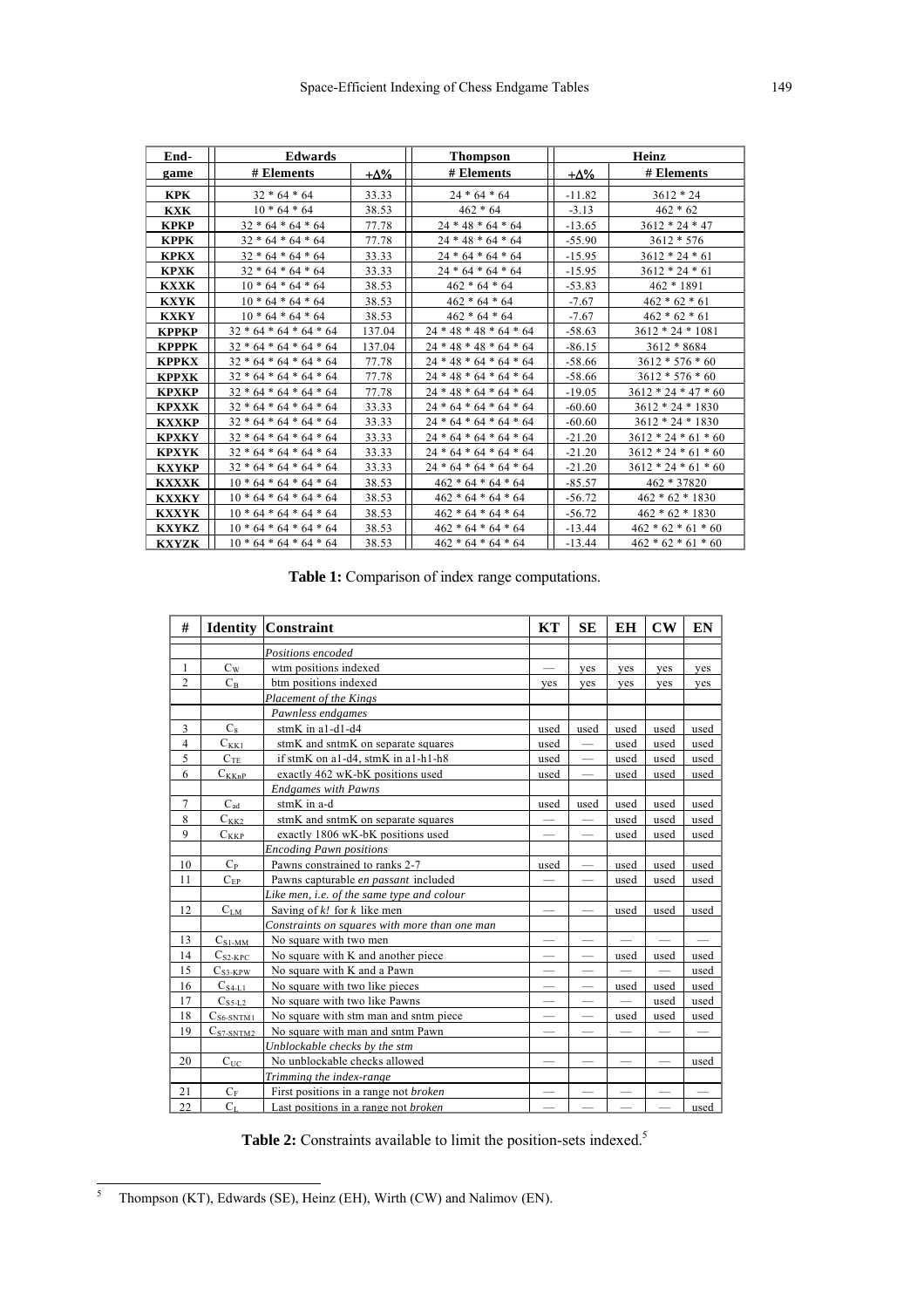#### **2.1 Constraining a King**

A King is typically constrained to files a-d for endgames with Pawns and to the octant a1-d1-d4 for endgames without Pawns. The choice of the side-to-move King, *stmK*, as the man to constrain has two advantages:

- the stm King is always present so the constraint can always be exercised,
- there is only one stm King so the effect of the constraint is unambiguous.

In contrast, had a Rook been the constrained man, the software generating and accessing the EGTs would have to decide between the positions below with a Rook on b1 and on d3 respectively.





**Figure 1:** Version 1.

**Figure 2:** Version 2.

#### **2.2 Like Men of the Same Type**

Where one side has *k* men of one type, the index range may be reduced by a factor of  $k! = k \times (k - 1) \times ... \times 1$ . The *k!* arrangements of *k* like, labelled men on *q* given squares are equivalent if the like men are unlabelled. There are  $d = C_{q, k} = q!/[k! (q - k)!]$  placements of *k* like men on *q* squares where  $0! \equiv 1$  by definition.

Let  $0 \dots (q - 1)$  be the numbers of the available squares and  $0 \dots (d - 1)$  the numbers of the *k-tuple* placements of the *k* like men. The method of transforming one k-tuple into the next determines the numbering:

 $\{0, 1\} \rightarrow \{0, 2\}, \{0, 3\}, \{1, 2\}, \{1, 3\}, \{2, 3\}$  ... advancing the highest-numbered man,  $\{0, 1\}, \{0, 2\}, \{1, 2\}, \{0, 3\}, \{1, 3\} \leftarrow \{2, 3\}$  ... retreating the lowest-numbered man.

For the first ordering, the placement  $\{s_1, s_2, ..., s_k\}$  of the men on squares  $\{s_i | i \leq j \Rightarrow s_i \leq s_j\}$  is given index *r* by the algorithm:

```
r = 0while k > 0 do 
     while s_1 \neq 0 do r \leftarrow r + (q - 1)! / [(k - 1)! (q - k)!]; q ← q - 1;
        {'discard' square 0} for i = 1 to k do s_i \leftarrow s_i - 1 end do;
     end_do; 
    {'discard' square 0 and the man on square 0}
    k \leftarrow k - 1; q \leftarrow q - 1; for i = 1 to k do s_i = s_{i+1} - 1 end_do;
end_do
```
In the second ordering, the placement  $\{s_1, s_2, \ldots, s_k\}$  of the men on squares  $\{s_i | i \leq j \Rightarrow s_i \leq s_j\}$  is preceded by placements  $\{\{t_1, t_2, \ldots, t_k\} \mid t_i \leq s_j \ (i \leq j) \ \& \ t_i = s_i, \ (i = j + 1, \ldots, k); j = 1, \ldots k\}$ . It is therefore given index r by the succinct formula:

 $n_j$  = the number of *j*-tuples of ordered integers taken from  $[0, s_j - 1] = s_j \times (s_j - 1) \times ... \times ... (s_j - j + 1)/j!$ ;  $r = \sum_j n_j$ .

Thompson, Stiller (1991, 1994, 1995) and Edwards did not take advantage of this economy. Heinz (1999, 2000), Wirth (1999) and Nalimov (1999) do and constrain like pieces<sup>6</sup>, but not necessarily like Pawns, from sharing squares. The appendix features some studies with the theme of esoteric force, that is, unlikely numbers of like men.

l

<sup>6</sup> A *piece* is a *man* which is not a Pawn.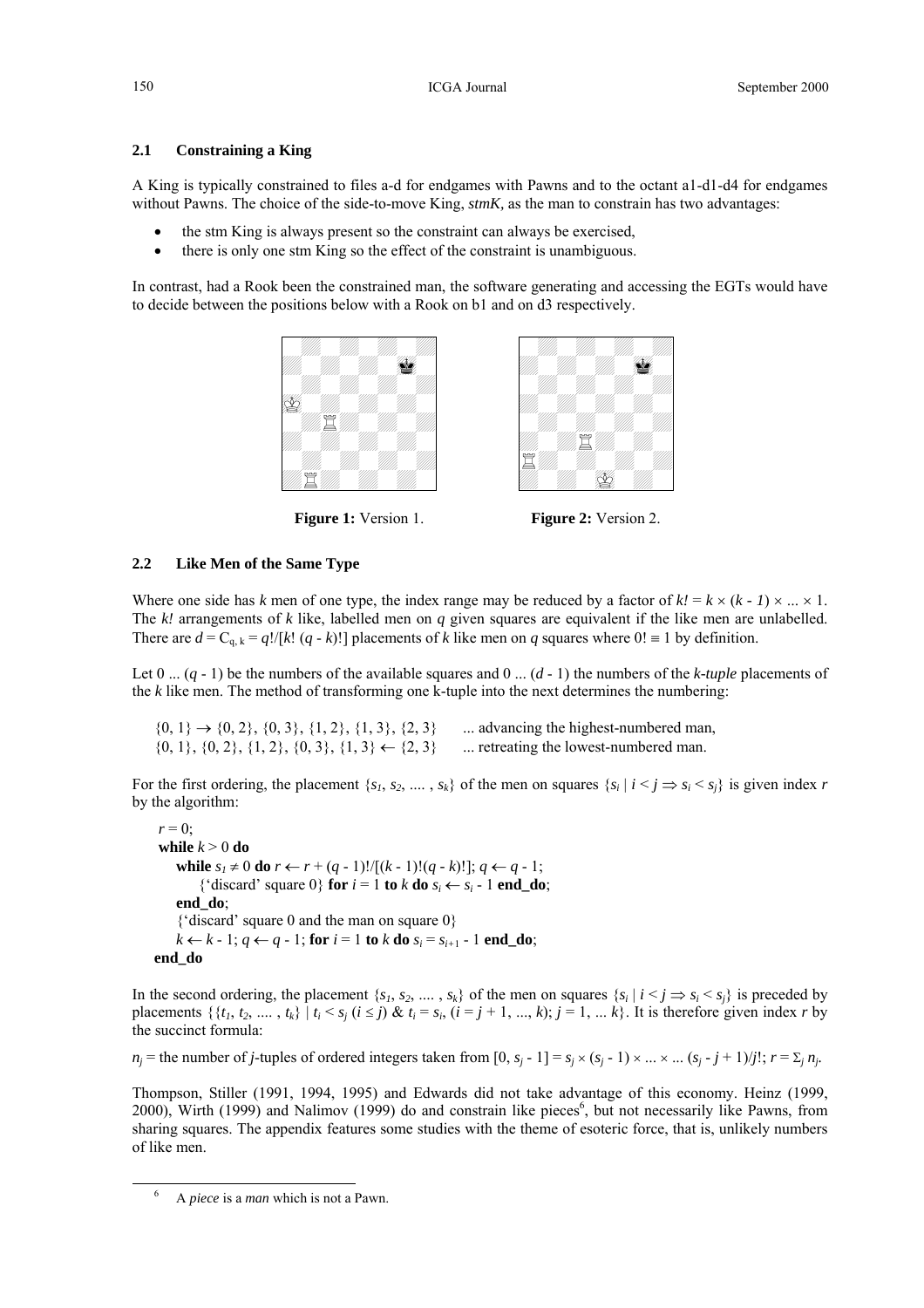#### **2.3 First and Last Index not** *Broken*

If the highest indices in an *addressable subrange* of the index are marked *broken*<sup>7</sup> during the EGT initialisation process, they may simply be removed. If the lowest indices in an addressable subrange are marked broken, they may also be removed but the baseline of the remaining index subrange must be correspondingly reduced. Some illegal positions need not require access to the EGT if the access code incorporates illegality tests.

#### **3. NALIMOV'S INDEX SCHEME**

The first author has made publicly available an EGT generator and a complete set of 3-to-5-man and some 6 man EGTs to the Distance to Mate metric (cf. Hyatt, 2000). The main objectives of their construction are that:

- the colours White and Black are treated symmetrically separate indexes and files for wtm and btm positions; data on both 1-0 and 0-1 wins,
- the EGTs should be practical and efficient to use during play over the board the index for each endgame is the most compact yet produced, time-optimal 8KB EGT blocks of compressed data are decompressed in store, positions for a set configuration of the stm men are clustered together.

This latest index scheme uses the following approach, many of whose principles and optimisations were first articulated by Heinz (1999, 2000):

- the men are notionally placed on the board in the following order: stmK, sntmK, stm men (Q-R-B-N-P), sntm men (Q-R-B-N-P),
- the stmK-sntmK positions are used explicitly: 462 (no Ps) and 1806 (Ps) the *index range* therefore consists of 462 or 1806 *index subranges,*
- 'available' squares are numbered  $0 \ldots q - 1$  in order a1-...- h1 - a2 - ... - h8,
- the number of squares available to men of a type is calculated knowing: the positions of the Kings and the presence of previously-placed men. Each *index subrange* for an stmK-sntmK placement is therefore an *n-space*
- *k* like men of one colour are placed as a set with economy factor *k!*
- stm men cannot be placed giving an *unblockable check*<sup>8</sup> to the sntmK,
- positions allowing an *en passant* capture are indexed in a separate zone.

The net effect is that:

- the squares occupied by the two Kings are not available to any other man,
- the sntm's pieces occupy only previously-unoccupied squares,
- different types of stm pieces share squares in some indexed 'positions',
- 'positions' with Pawns on pieces' squares are indexed.

Nalimov's work can be seen as a significant evolution of Edwards' work which addressed the same objectives but which used less of the available constraints while indexing the positions. The next subsections focus on:

- avoiding unblockable checks, reducing the size of each index subrange
- calculating the dimensions of the *n*-space index subrange
- creating the complete EGT index
- calculating the index of a given position
- indexing positions with the features of *en passant* and/or castling rights
- improving the performance of EGT access.

#### **3.1 Avoiding Unblockable Checks**

 $\overline{a}$ 

Let us suppose White is to move: Black cannot be in check. Figure 3 shows that White's men cannot be placed on certain squares as they would give a check which could not be blocked by placing a further man on the board. Thus, Black's King and White's forces constrain the number of arrangements of White's men.

<sup>7</sup> A *broken* index entry denotes an illegal, unwanted or no position.

An *unblockable check* cannot be blocked by placing a man on the board.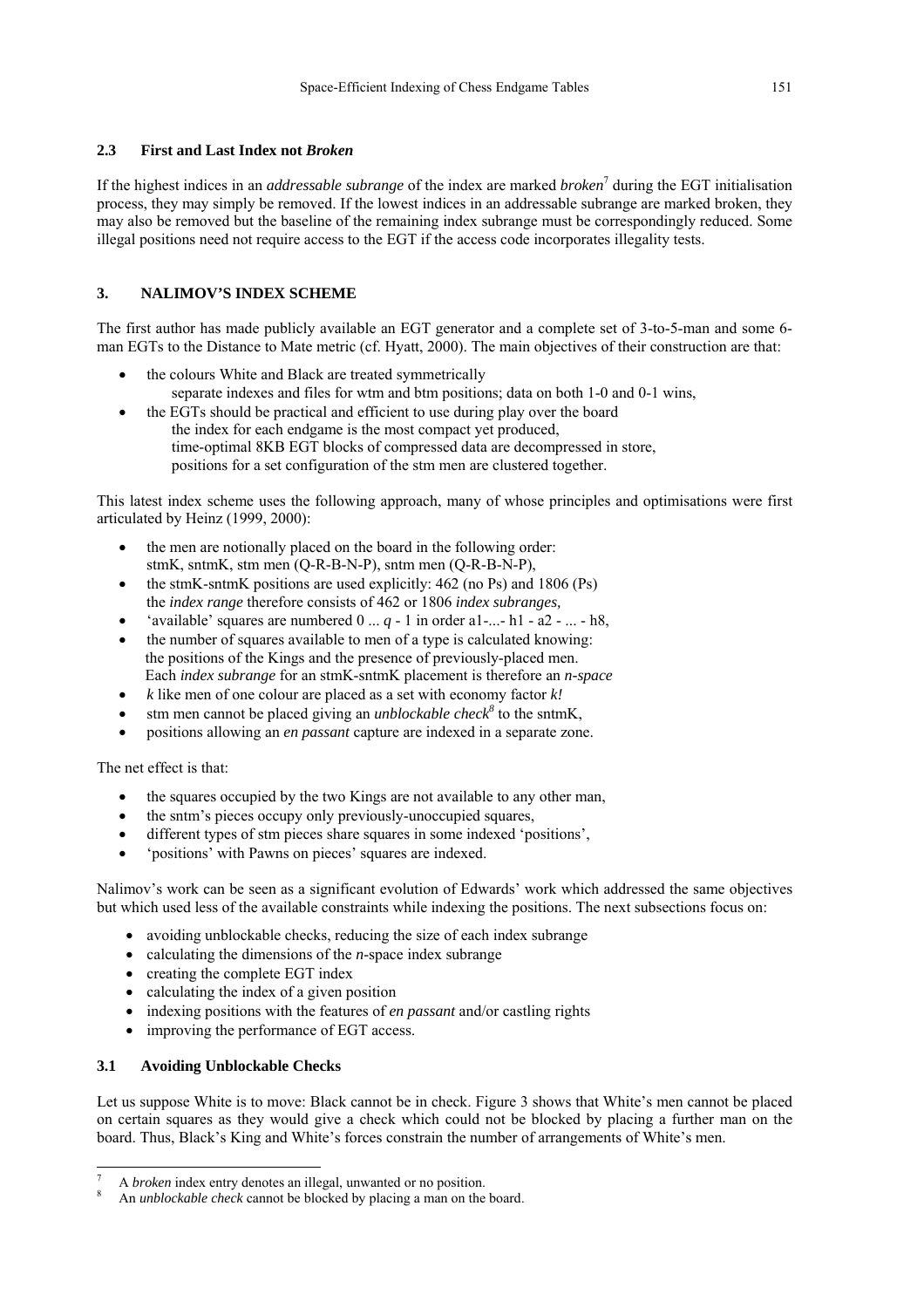The index range for wtm positions will therefore in general be different from that for btm positions. Given the lexicographical way in which endgames are listed, the wtm index range is almost always<sup>9</sup> less than the btm index range. Where White and Black have the same men, only the btm half of the EGT is computed: the access method flips colours if presented with a wtm position.

White checks from other squares, as in Figure 4, may or may not be blocked by the placement of further men. Positions featuring such checks are indexed but if the sntmK is in check, their indexes are marked as *broken* during the initialisation phase.





**Figure 3:** wtm, unblockable checks.

**Figure 4:** wtm, blockable checks.

| wK             | bК             | wQ | wR | wВ | wN    | wP    |
|----------------|----------------|----|----|----|-------|-------|
| any            | a1             | 59 | 60 | 61 | 60-61 | 47-48 |
| any            | b1             | 57 | 59 | 60 | 59-60 | 47-48 |
| any            | c1             | 57 | 59 | 60 | 58-59 | 47-48 |
| any            | b2             | 54 | 58 | 58 | 58-59 | 46-47 |
| a1             | c2             | 54 | 58 | 58 | 56    | 47    |
| a2             | c2             | 54 | 58 | 58 | 56    | 46    |
| a <sub>3</sub> | c2             | 54 | 58 | 58 | 57    | 46    |
| any            | a <sub>3</sub> | 57 | 59 | 60 | 58-59 | 45-46 |
| any            | c <sub>3</sub> | 54 | 58 | 58 | 54-55 | 44-45 |

**Table 3:** The squares 'available' to each white man with wtm.

| 52 53 54 55 56 57 58 59 |  |  |                |  |
|-------------------------|--|--|----------------|--|
| 44 45 46 47 48 49 50 51 |  |  |                |  |
| 36 37 38 39 40 41 42 43 |  |  |                |  |
| 28 29 30 31 32 33 34 35 |  |  |                |  |
| 20 21 22 23 24 25 26 27 |  |  |                |  |
| 12 13 14 15 16 17 18 19 |  |  |                |  |
| 6 7 8 9 10 11 8 8       |  |  |                |  |
| $0$ 1 2 3 4 5           |  |  | $\blacksquare$ |  |

|   |   | 47 48 49 50 51 52 53 54       |                  |  |  |
|---|---|-------------------------------|------------------|--|--|
|   |   | 39 40 41 42 43 44 45 46       |                  |  |  |
|   |   | 31 32 33 34 35 36 37 38       |                  |  |  |
|   |   | 23 24 25 26 27 28 29 30       |                  |  |  |
|   |   | 15 16 17 18 19 20 21 22       |                  |  |  |
|   |   | $10$ <b>B B B</b> 11 12 13 14 |                  |  |  |
|   |   | 5 <b>a b a</b> 6 7 8 9        |                  |  |  |
| 0 | П | <b>B</b>                      | <b>B</b> 1 2 3 4 |  |  |

**Table 4:** wQ squares for bKh1, wtm. **Table 5:** wQ squares for bKc2, wtm.

With White to move, each of the black King's 64 positions determines the number of squares available for each white man, Q, R, B, N or P, as in Table 3. To improve efficiency, Nalimov computes for each man a  $64 \times 64$ table giving the reference numbers, for each position of the sntmK, of the squares available to that man. These numbers are modified, given the position of the stmK.

Thus, Tables 4 and 5 give the numbers of the squares available to the wQ in wtm positions with the bK on h1 and c2 respectively. When the square of the wK is known, the numbers of the higher-numbered squares decrement by one. The chief reason for the compactness of the indexes described here is the reduction in the number of squares available to men of type *i* by the avoidance of unblockable checks.

The 3-5 man exceptions are KBKN, KBKP, KRKN, KRKP, KBBKQ, KRBKQ, KBPKQ and KRBKP.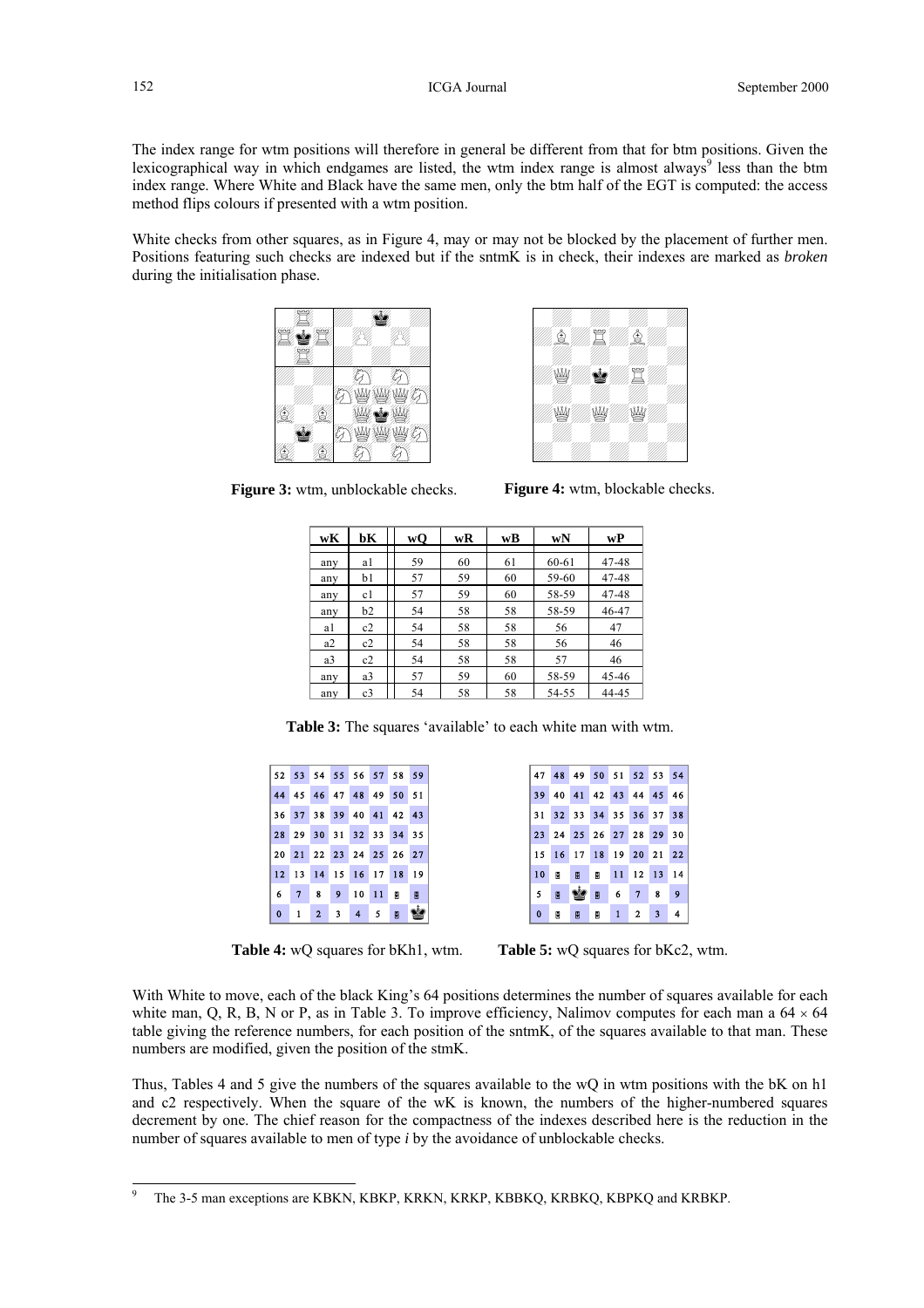#### **3.2 The** *N***-Space Index Subranges**

The wtm and btm index ranges are 462 or 1806 subranges, each an *n-*space associated with a specific wK-bK placement. Let the *qi* squares available to the *ki* non-King men of type  $i$  ( $i = 1, ..., t$ ) be numbered 0 ...  $qi - 1$ . Then:

- *qi* is determined as above by the stm, the King positions, the type *i*, and the prior men placed
- there are  $di = C_{qi, ki} = qi! / [ki!(qi - ki)!]$  placements, 0 ...  $di-1$ , of the type *i* men
- the index subrange is the *n*-space  $[d1, d2, \ldots, dt]$ , dimension *t*, size  $\Pi_i$  *di*
- the subranges' first entries {*ind<sub>κκ</sub>*} index the wK-bK-position subsets.



**Figure 5:**The wtm KQRPK index subranges for three bK positions.

Figure 5 illustrates the index subranges for wtm KQNPK with the wK on d1 and the bK on a1, h2 and f3. The wQ ranges in turn over 59, 57 and 54 squares, the wN ranges over 60, 59 and 54 squares, and the wP ranges over 48, 47 and 45 squares.

A more complex wtm example in the endgame KRRNKP illustrates a calculation involving two like men and also the wK occupying a square denied to the wN. With the wK on a1 and the bK on c2, the white Rooks have 58 squares available and, placed as a set, have  $58\times57/2 = 1653$  placements. The wK occupies a square from which a wN would give an unblockable check. Therefore, the number of squares available to the wN, ignoring as Nalimov does the prior placement of the Rooks, is 57. There are 47 squares at most available to the bP and on some of these, the bP will be sharing a square with a white man. This sub-index *n*-space therefore has dimensions and size  $1653 \times 57 \times 47 = 4.428.387$ .

#### **3.3 EGT Index Size**

Table 6 illustrates, with the wtm index of endgame KQRK, the impact of minimising the number of squares *qi* available to men of type *i*. The economy of this index approach is clear when compared with other possibilities.

The lookup tables which effect and expedite the indexing occupy some 200KBytes per 3-2 endgame and up to 350KBytes for 4-1 endgames.

| <b>Constraints</b>                                                        | <b>Notes</b>                   | Computation         | <b>Size</b> |
|---------------------------------------------------------------------------|--------------------------------|---------------------|-------------|
|                                                                           | The naive index-scheme         | $64 * 64 * 64 * 64$ | 16,777,216  |
| $C_{s1-mm}$                                                               | no square shared               | $64 * 63 * 62 * 61$ | 15,249,024  |
| $C_8$                                                                     | Edwards' index-range           | $10 * 64 * 64 * 64$ | 2,621,440   |
| $C_8$ & $C_{s1-mm}$                                                       | wK in octant; no square shared | $10 * 63 * 62 * 61$ | 2,382,660   |
| $C_{\text{KKnP}}$                                                         | Thompson's index-range         | $462 * 64 * 64$     | 1,892,352   |
| $C_{\text{KKnP}}$ & $C_{\text{s1-mm}}$                                    | Heinz' and Wirth's index-range | $462 * 62 * 61$     | 1,747,284   |
| $C_{\text{KKnP}}$ & $C_{\text{uc}(Q)}$                                    | 3 squares denied to the wQ     | $462 * 59 * 61$     | 1,662,738   |
| $C_{\text{KKnP}}$ & $C_{\text{uc}(\text{QR})}$                            | and 2 sq. denied to the wR     | $462 * 59 * 59$     | 1,608,222   |
| $C_{\text{KKnP}}$ & $C_{\text{uc}}$ & $C_{\text{L}}$                      | Nalimov's index-range          | $(57*58 + ) - 366$  | 1,500,276   |
| $C_{\text{KKnP}}$ & $C_{\text{uc}}$ & $C_{\text{s1-mm}}$ & $C_{\text{L}}$ | Nalimov, but no square shared  | $(57*57 + ) - 360$  | 1,474,713   |

**Table 6:** Index ranges for wtm KQRK positions under various constraints.

The calculations for different types of man allow men to occupy the same square, e.g., in KQRK, KQPK or KQKP. However, the net reduction in the index ranges is significant and certainly much greater than the workspace required for the lookup tables.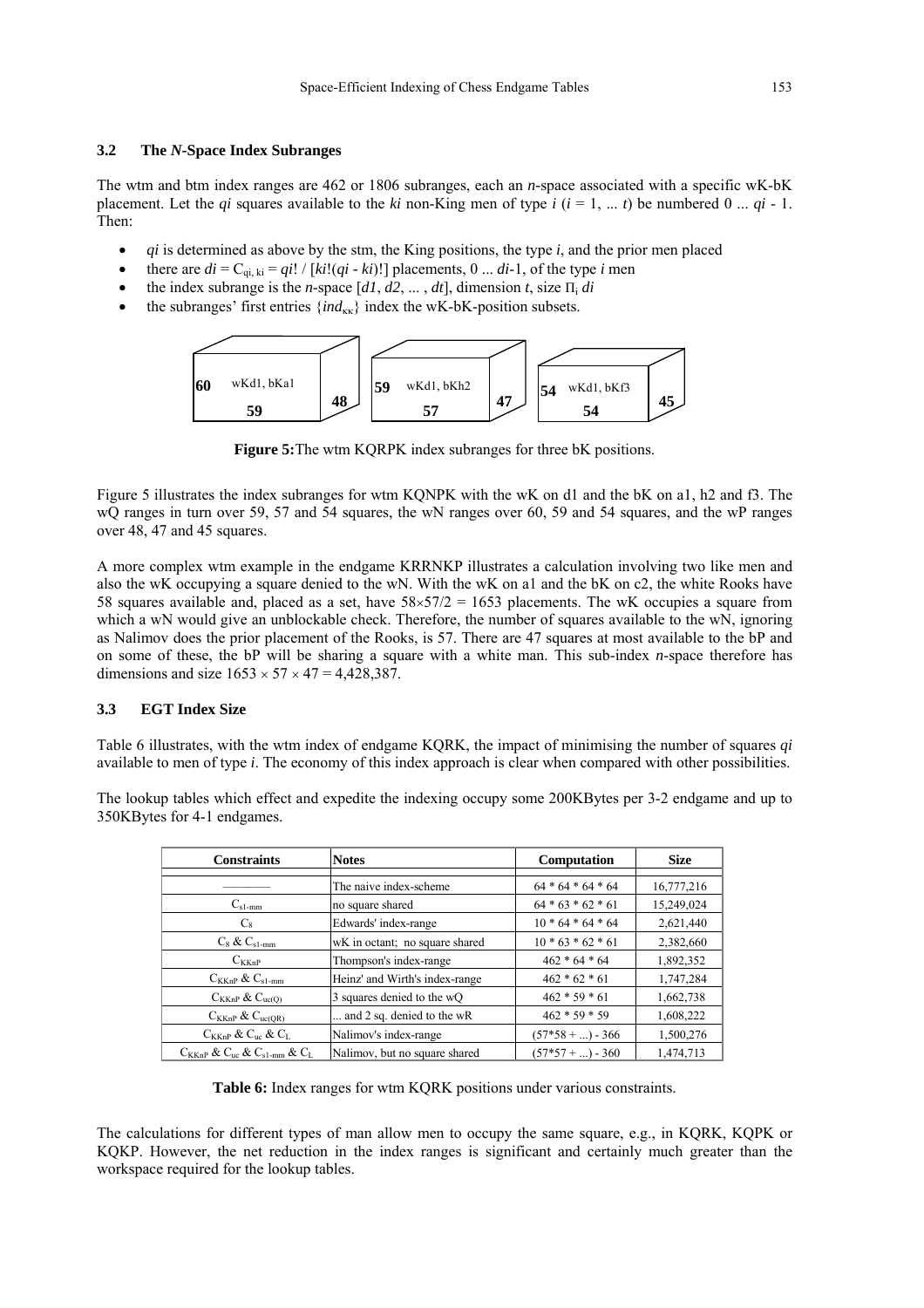#### **3.4 The Index of a Position**

As in Subsection 2.2, let the men of type *i* be placed on squares  $\{s_{i_1}, \ldots, s_{ik}\}\$  as numbered for their type given prior placements. Then:

- the type *i* men are deemed to be in placement  $ri \in [0, di - 1], i = 1 ... t$ ,
- the position has co-ordinates  $[r1, \ldots, rt]$  in the *n*-space  $[d1, d2, \ldots, dt]$ ,
- the position's *n*-space index, subind =  $\sum_i r_i \times \prod_{i>i} d_i$  where  $j \le t + 1$  and  $d_{t+1} \equiv 1$ ,
- assuming KK-placement  $\kappa \kappa$ , the position's index in the EGT is *ind<sub>* $\kappa \kappa$ *</sub> + subind.*

#### **3.5 Indexing the** *En Passant* **Positions**

RETRO (Forthoffer, Rasmussen and Dekker, 1989) uniquely generated EGTs recognising both *en passant* capture and castling. Recently, Heinz, Moreland, Nalimov (Heinz, 2000) and Wirth (1999) have indexed the positions featuring a possible *en passant* capture. Nalimov does so in a separate zone of the stm index after the main index. Let us assume that it is btm. A white Pawn will be on *x4*, *x* in *a-h*, and a black Pawn will be on an adjacent file, giving 14 potential placements of these two Pawns instead of 2,256. Further, as White has just moved a Pawn from  $x^2$  to  $x^4$ , squares  $x^2$  and  $x^3$  are not available to be occupied by other men.

Kings are still placed in their 1806 positions and stm pieces are still constrained by the avoidance of unblockable checks.

The concept of a separate index zone for positions with a specific feature, in this case *potential e.p. capture*, generalises to the provision of separate index zones for positions with specific subsets of the five features:

stm can make an *en passant* capture,

White and/or Black can castle on the a-side and/or the h-side.

The full representation of *en passant* and castling rights, not included in Nalimov's EGTs, involves 2<sup>5</sup> zones of positions rather than the usual one zone. However, as each feature constrains at least one man and reduces the index range by a factor of at least 60, 31 of the zones are relatively small. It may be helpful to place constrained men first but no fundamentally new principles of indexing are required.

#### **3.6 EGT Access Performance**

Because White, for example, submits a number of btm positions to the EGT, the placement of stm (black) men before their sntm equivalents also tends to cluster White's accesses to the file. Also, because chess engines probe the EGT at several nodes in their search tree, Nalimov wrote an efficient lookup function which manages an LRU, least-recently used, cache of EGT values. Experiments with CRAFTY show that the new index scheme facilitates much better caching behaviour than others, particularly with parallel search on symmetric multiprocessors.

Nalimov's EGT files are compressed into 8KB blocks, the technique exploiting common sequences and Huffman coding. The block size optimises runtime performance rather than space. It is usually more efficient to decompress the blocks at runtime in store than to work with uncompressed files.

| <b>All Endgames</b>   | <b>Nalimov</b> | Heinz          | <b>Thompson</b> | <b>Edwards</b>    |
|-----------------------|----------------|----------------|-----------------|-------------------|
| $#$ Elements, wtm     | 14,702,353,093 | 16,807,619,304 | 25,936,842,240  | 37,046,484,992    |
| <b>Extra Elements</b> |                | 2,105,266,211  | 11,234,489,147  | 22, 344, 131, 899 |
| $+\Lambda\%$          |                | 14.32          | 76.41           | 151.98            |
| # Elements, btm       | 15,909,833,876 | 16,807,619,304 | 25,936,842,240  | 37,046,484,992    |
| <b>Extra Elements</b> |                | 897,785,428    | 10,027,008,364  | 21,136,651,116    |
| $+\Lambda\%$          |                | 5.64           | 63.02           | 132.85            |
| # Elements, all       | 30,612,186,969 | 33,615,238,608 | 51,873,684,480  | 74,092,969,984    |
| <b>Extra Elements</b> |                | 3,003,051,639  | 21,261,497,511  | 43,480,783,015    |
| $+\Lambda\%$          |                | 9.81           | 69.45           | 142.04            |

**Table 7:** Summary of 3-to-5-man index range sizes.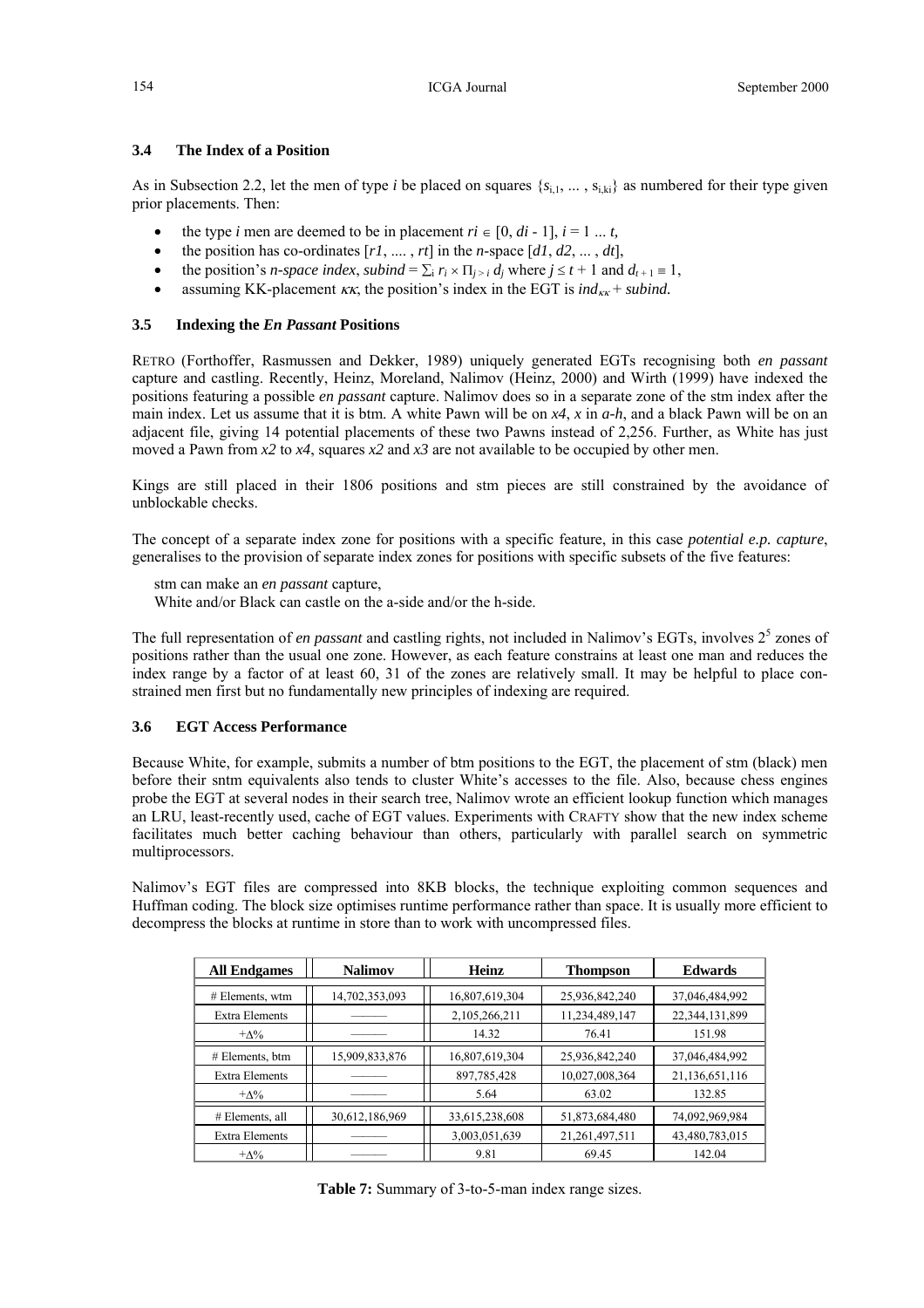|                              | $1-0$          |                |                          | $0 - 1$                  |                              | $1-0$          |                |                               | $0 - 1$        |                              |                | $1 - 0$  |                          | $0 - 1$                           |
|------------------------------|----------------|----------------|--------------------------|--------------------------|------------------------------|----------------|----------------|-------------------------------|----------------|------------------------------|----------------|----------|--------------------------|-----------------------------------|
| <b>Endgame</b>               |                | wtm btm        |                          | wtm  btm                 | <b>Endgame</b>               | wtm            | btm            |                               | wtml btm       | <b>Endgame</b>               |                | wtml btm |                          | wtm  btm                          |
| <b>KBBBK</b>                 | 16             | 19             |                          |                          | <b>KPPK</b>                  | 32             | 32             |                               |                | <b>KORK</b>                  | 6              | 16       |                          |                                   |
| <b>KBBK</b>                  | 19             | 19             |                          |                          | <b>KPPKB</b>                 | 43             | 43             | $\overline{3}$                | $\overline{4}$ | <b>KQRKB</b>                 | 29             | 29       |                          |                                   |
| <b>KBBKB</b>                 | 22             | 22             | 1                        | 2                        | <b>KPPKN</b>                 | 50             | 50             | 16                            | 17             | <b>KORKN</b>                 | 40             | 40       | $\mathbf{0}$             | 1                                 |
| <b>KBBKN</b>                 | 78             | 78             | $\mathbf{0}$             | 1                        | <b>KPPKP</b>                 | 127            | 127            | 42                            | 43             | <b>KQRKP</b>                 | 40             | 67       | 35                       | 43                                |
| <b>KBBKP</b>                 | 74             | 73             | 82                       | 83                       | <b>KPPKO</b>                 | 124            | 100            | 41                            | 41             | <b>KORKO</b>                 | 67             | 67       | 37                       | 38                                |
| <b>KBBKO</b>                 | 21             | 20             | 81                       | 81                       | <b>KPPKR</b>                 | 54             | 53             | 41                            | 40             | <b>KORKR</b>                 | 34             | 35       | $\overline{c}$           | 20                                |
| <b>KBBKR</b>                 | 23             | 22             | 30                       | 31                       | <b>KPPPK</b>                 | 33             | 33             | $\overline{\phantom{0}}$      |                | <b>KQRNK</b>                 | 5              | 16       |                          |                                   |
| <b>KBBNK</b>                 | 33             | 33             |                          |                          | <b>KQBBK</b>                 | 6              | 19             |                               |                | <b>KQRPK</b>                 | 7              | 16       |                          |                                   |
| <b>KBBPK</b>                 | 30             | 31             | $\overline{\phantom{0}}$ | $\overline{\phantom{0}}$ | <b>KQBK</b>                  | 8              | 10             |                               |                | <b>KQRRK</b>                 | $\overline{4}$ | $\tau$   |                          |                                   |
| <b>KBK</b>                   |                |                |                          |                          | <b>KQBKB</b>                 | 17             | 17             | 1                             | $\overline{2}$ | <b>KRBBK</b>                 | 12             | 19       |                          |                                   |
| <b>KBKB</b>                  | 1              | $\mathbf{0}$   | $\mathbf{0}$             | 1                        | <b>KQBKN</b>                 | 21             | 21             | $\overline{0}$                | 1              | <b>KRBK</b>                  | 16             | 16       |                          | $\overbrace{\phantom{123221111}}$ |
| <b>KBKN</b>                  | 1              | $\mathbf{0}$   | $\mathbf{0}$             | 1                        | <b>KQBKP</b>                 | 32             | 33             | 17                            | 24             | <b>KRBKB</b>                 | 30             | 30       | 1                        | 2                                 |
| <b>KBKP</b>                  | 1              | $\mathbf{0}$   | 19                       | 29                       | <b>KQBKQ</b>                 | 33             | 33             | 23                            | 24             | <b>KRBKN</b>                 | 40             | 40       | $\mathbf{0}$             | $\mathbf{1}$                      |
| <b>KBNK</b>                  | 33             | 33             |                          |                          | <b>KQBKR</b>                 | 40             | 40             | 25                            | 30             | <b>KRBKP</b>                 | $28\,$         | 36       | 65                       | 70                                |
| <b>KBNKB</b>                 | 39             | 39             | 1                        | $\overline{c}$           | <b>KQBNK</b>                 | $\overline{7}$ | 33             | $\overbrace{\phantom{12333}}$ |                | <b>KRBKQ</b>                 | 21             | 20       | 70                       | 70                                |
| <b>KBNKN</b>                 | 107            | 106            | $\mathbf{0}$             | 1                        | <b>KQBPK</b>                 | 9              | 31             |                               |                | <b>KRBKR</b>                 | 65             | 64       | 26                       | 30                                |
| <b>KBNKP</b>                 | 104            | 104            | 54                       | 55                       | KQK                          | 10             | 10             |                               |                | <b>KRBNK</b>                 | 29             | 33       |                          |                                   |
| <b>KBNKQ</b>                 | 36             | 35             | 53                       | 53                       | <b>KOKB</b>                  | 17             | 17             |                               |                | <b>KRBPK</b>                 | 16             | 31       |                          |                                   |
| <b>KBNKR</b>                 | 36             | 35             | 39                       | 41                       | <b>KQKN</b>                  | 21             | 21             |                               |                | <b>KRK</b>                   | 16             | 16       |                          |                                   |
| <b>KBNNK</b>                 | 34             | 34             |                          |                          | <b>KQKP</b>                  | 28             | 28             | 10                            | 29             | <b>KRKB</b>                  | 29             | 29       |                          |                                   |
| <b>KBNPK</b>                 | 33             | 33             |                          |                          | <b>KQKQ</b>                  | 13             | 12             | 12                            | 13             | <b>KRKN</b>                  | 40             | 40       | $\mathbf{0}$             | $\mathbf{1}$                      |
| <b>KBPK</b>                  | 31             | 31             |                          |                          | <b>KOKR</b>                  | 35             | 35             | 18                            | 19             | <b>KRKP</b>                  | 26             | 32       | 42                       | 43                                |
| <b>KBPKB</b>                 | 51             | 50             | $\overline{2}$           | 3                        | <b>KONK</b>                  | 9              | 10             | $\overline{\phantom{0}}$      |                | <b>KRKR</b>                  | 19             | 19       | 19                       | 19                                |
| <b>KBPKN</b>                 | 100            | 96             | 7                        | 8                        | <b>KQNKB</b>                 | 17             | 17             | $\mathbf{0}$                  | 1              | <b>KRNK</b>                  | 16             | 16       |                          |                                   |
| <b>KBPKP</b>                 | 67             | 67             | 50                       | 51                       | <b>KQNKN</b>                 | 21             | 21             | $\mathbf{0}$                  | 1              | <b>KRNKB</b>                 | 31             | 31       | $\mathbf{0}$             | $\mathbf{1}$                      |
| <b>KBPKQ</b>                 | 35             | 34             | 50                       | 50                       | <b>KQNKP</b>                 | 30             | 41             | 22                            | 29             | <b>KRNKN</b>                 | 37             | 40       | $\mathbf{0}$             | $\mathbf{1}$                      |
| <b>KBPKR</b>                 | 45             | 44             | 38                       | 39                       | <b>KONKO</b>                 | 41             | 41             | 23                            | 24             | <b>KRNKP</b>                 | 29             | 29       | 63                       | 68                                |
| <b>KBPPK</b>                 | 25             | 32             |                          |                          | <b>KONKR</b>                 | 38             | 38             | 38                            | 41             | <b>KRNKQ</b>                 | 20             | 19       | 69                       | 69                                |
| KK                           |                |                |                          |                          | <b>KQNNK</b>                 | 8              | 9              |                               |                | <b>KRNKR</b>                 | 37             | 36       | 39                       | 41                                |
| <b>KNK</b>                   |                |                |                          |                          | <b>KQNPK</b>                 | $\mathbf{Q}$   | 27             |                               |                | <b>KRNNK</b>                 | 15             | 16       |                          | $\overline{\phantom{0}}$          |
| <b>KNKN</b>                  | 1              | $\mathbf{0}$   | $\mathbf{0}$             | 1                        | <b>KQPK</b>                  | 10             | 28             |                               |                | <b>KRNPK</b>                 | 17             | 27       |                          |                                   |
| <b>KNKP</b>                  | 7              | 6              | 28                       | 29                       | <b>KQPKB</b>                 | 28             | 29             | 1                             | $\overline{c}$ | <b>KRPK</b>                  | 16             | 28       |                          |                                   |
| <b>KNNK</b>                  | 1              | $\mathbf{0}$   |                          |                          | <b>KQPKN</b>                 | 30             | 30             | $\overline{7}$                | 8              | <b>KRPKB</b>                 | 73             | 73       | $\mathbf{1}$             | $\overline{c}$                    |
| <b>KNNKB</b>                 | $\overline{4}$ | 3              | $\mathbf{0}$             | $\mathbf{1}$             | <b>KQPKP</b>                 | 105            | 122            | 14                            | 34             | <b>KRPKN</b>                 | 54             | 54       | 7                        | 8                                 |
| <b>KNNKN</b>                 | 7              | 6              | $\theta$                 | 1                        | <b>KOPKO</b>                 | 124            | 123            | 28                            | 29             | <b>KRPKP</b>                 | 56             | 68       | 100                      | 103                               |
| <b>KNNKP</b>                 | 115            | 114            | 73                       | 74                       | <b>KQPKR</b>                 | 37             | 43             | 27                            | 33             | <b>KRPKQ</b>                 | 68             | 59       | 103                      | 104                               |
| <b>KNNKQ</b>                 | 1              | $\mathbf{0}$   | 72                       | 72                       | <b>KQPPK</b>                 | 9              | 32             |                               |                | <b>KRPKR</b>                 | 74             | 74       | 28                       | 33                                |
| <b>KNNKR</b>                 | 3              | $\overline{2}$ | 40                       | 41                       | <b>KOOBK</b>                 | $\overline{4}$ | 8              |                               |                | <b>KRPPK</b>                 | 15             | 32       |                          |                                   |
| <b>KNNNK</b>                 | 21             | 21             |                          |                          | <b>KOOK</b>                  | $\overline{4}$ | 10             |                               |                | <b>KRRBK</b>                 | 10             | 16       |                          |                                   |
| <b>KNNPK</b>                 | 28             | 28             |                          |                          | <b>KQQKB</b>                 | 15             | 17             |                               |                | <b>KRRK</b>                  | 7              | 16       |                          |                                   |
| <b>KNPK</b>                  | 27             | 28             |                          | 9                        | <b>KOOKN</b>                 | 19             | 21             |                               |                | <b>KRRKB</b>                 | 29             | 29       |                          |                                   |
| <b>KNPKB</b><br><b>KNPKN</b> | 43<br>97       | 42<br>97       | $\,8\,$<br>3             | $7\overline{ }$          | <b>KQQKP</b><br><b>KOQKQ</b> | 22<br>30       | 30<br>$30\,$   | $\overline{c}$<br>12          | 13<br>13       | <b>KRRKN</b><br><b>KRRKP</b> | 40<br>33       | 40<br>40 | $\mathbf{0}$<br>40       | 1<br>50                           |
| <b>KNPKP</b>                 | 57             | 57             | 57                       | 58                       | <b>KQQKR</b>                 | 35             | 35             | 2                             | 19             | <b>KRRKQ</b>                 | 29             | 28       | 49                       | 49                                |
| <b>KNPKQ</b>                 | 41             | 33             | 62                       | 55                       | <b>KOONK</b>                 | $\overline{4}$ | 9              |                               |                | <b>KRRKR</b>                 | 31             | 31       | $\overline{2}$           | 20                                |
| <b>KNPKR</b>                 | 44             | 43             | 66                       | 67                       | <b>KOOPK</b>                 | $\overline{4}$ | 10             |                               |                | <b>KRRNK</b>                 | 10             | 16       | $\overline{\phantom{0}}$ |                                   |
| <b>KNPPK</b>                 | 32             | 32             |                          |                          | <b>KOOOK</b>                 | 3              | $\overline{4}$ |                               |                | <b>KRRPK</b>                 | 14             | 16       |                          |                                   |
| <b>KPK</b>                   | 28             | 28             |                          |                          | <b>KQQRK</b>                 | 4              | 6              |                               |                | <b>KRRRK</b>                 | 5              | 7        |                          |                                   |
| <b>KPKP</b>                  | 33             | 33             | 33                       | 33                       | <b>KQRBK</b>                 | 5              | 16             |                               |                |                              |                |          |                          |                                   |

**Table 8:** Maximal DTM figures for 1-0 and 0-1 wins, wtm and btm.

#### **4. RESULTS**

The first author has computed all 3-to-5-man DTM EGTs (Hyatt, 2000; Tamplin, 2000). His robust code also generated KQQKQQ on request for the Kasparov-World game (Nalimov, Wirth, and Haworth, 1999) and has now produced further 6-man EGTs including the deepest to date, KRNKNN.

The space-efficient index scheme incorporates the *en passant* rule and requires only  $30.6 \times 10^9$  elements in total for the 3-to-5-man endgames. It is better for each endgame than previous schemes. By comparison, Heinz'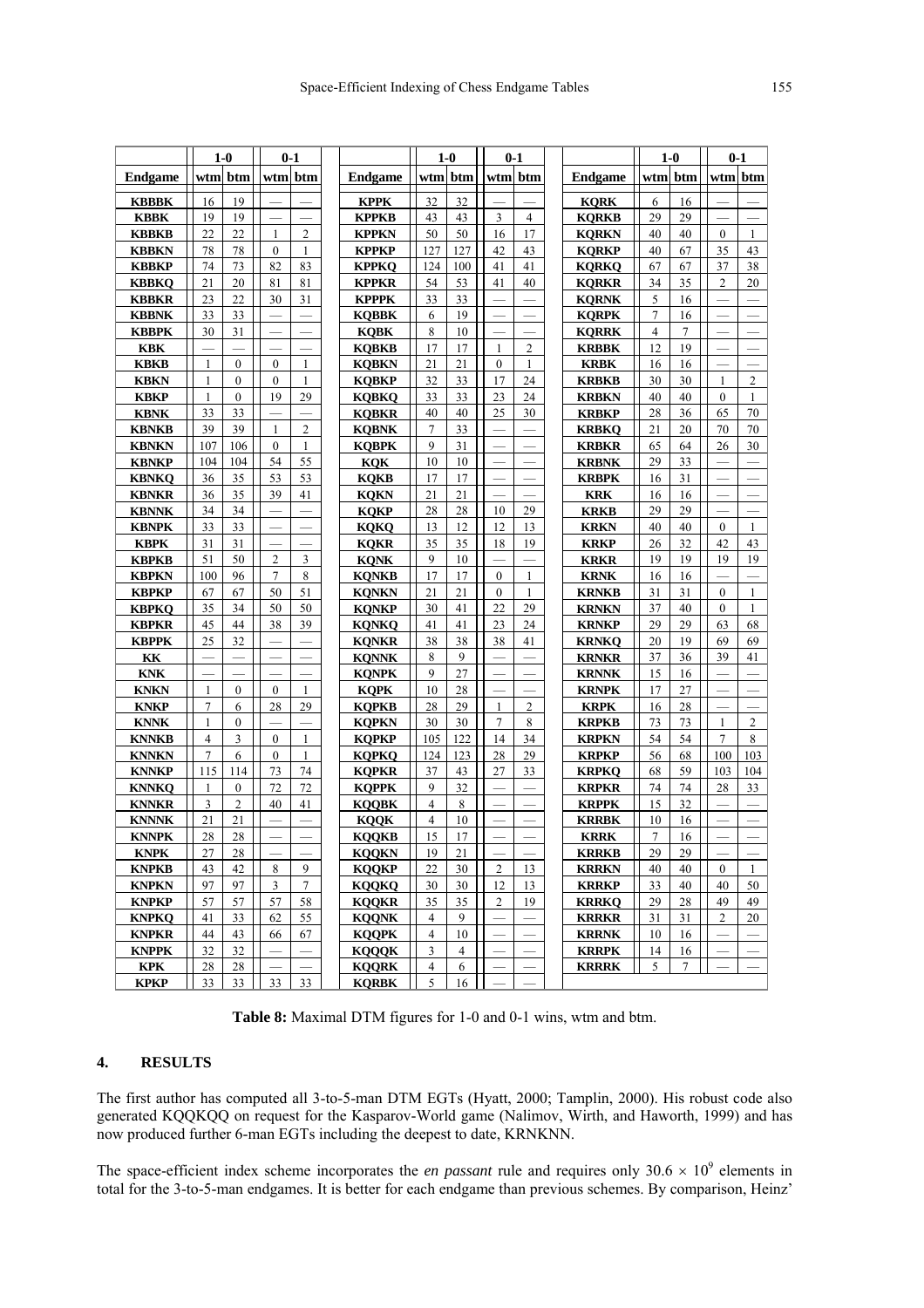scheme would have required  $33.6 \times 10^9$  (+9.81%), Thompson's  $51.9 \times 10^9$  elements (+69.45%) and Edwards'  $74.1 \times 10^9$  elements (+142.04%), see Table 7.

The question of data integrity always arises with results which are not self-evidently correct. Nalimov runs a separate self-consistency phase on each EGT after it is generated. Both his EGTs and those of Wirth (1999) yield exactly the same number of mutual zugzwangs of each type  $(=/1-0, 0-1/=$  and  $(0-1/1-0)$  for all 2-to-5-man endgames (Haworth, 2000) and no errors have yet been discovered.

DARKTHOUGHT (Heinz, 1997), using Heinz' index-scheme and EGTs, competed in WMCC 1997 (Hamlen and Feist, 1997) and WCCC 1999 (Beal, 1999). Nalimov's new index scheme has proved its practicality over the board, particularly in WCCC 1999 where it was used by ten competitors including the leading SHREDDER, FRITZ, JUNIOR and NIMZO.

Table 8 gives the depths of DTM-maximal 1-0 and 0-1 wins, wtm and btm. The tables in the Appendix compare Nalimov's index sizes with others' and the statistics on residual broken positions in Nalimov's EGTs. This is the most complete tabulation of 2-5-man endgame data published so far.

#### **5. SUMMARY**

The index design is the key to computing compact and efficiently used chess endgame tables. The first author has exploited the available constraints on the positions to be indexed in the best way to date.

The result is that a robust and efficient EGT generation code, a complete suite of 145 3-to-5-man EGTs, and some 30 6-man EGTs are now publicly available.

Further progress in the compression of index ranges is possible. There can be less occurrences of men sharing squares if Pawns are notionally placed first (Karrer, 2000) and the presence of prior stm men is recognised.

#### **6. ACKNOWLEDGEMENTS**

Our thanks to an anonymous referee who contributed the succinct formula of Subsection 2.2 for indexing *k* like men. Also, thanks to Helmut Conrady, Peter Karrer and Lars Rasmussen whose combined contribution confirmed the maxDTM figures of Table 8 with two corrections, and substantiated them with the sets of maxDTM positions.

#### **7. REFERENCES**

Beal, D.F. (1999). The 9<sup>th</sup> World Computer-Chess Championship: the Search-Engine Features of the Programs. *ICCA Journal*, Vol. 22, No. 3, pp. 160-163. ISSN 0920-234X.

Beasley J. & Whitworth, T. (1996). *Endgame Magic*, esp. p. 158. Batsford. ISBN 0-7134-7971-X.

Bondar, I. (1998). Four Queen study. *Shakhmatnaya kompozitsia* No. 22. See also *EG* No. 137, p. 188 (2000).

Edwards, S.J. (1995). Comments on Barth's Article "Combining Knowledge and Search to Yield Infallible Endgame Programs." *ICCA Journal*, Vol. 18, No. 4, p. 219-225.

Elkies, N. (2000). SSSS-Q. *EG*, No. 137, p. 158. ISSN-0012-7671.

Forthoffer, D., Rasmussen, L. and Dekker, S.T. (1989). A Correction to Some KRKB-Database Results. *ICCA Journal*, Vol. 12, No. 1, pp. 25-27.

Hamlen, J. and Feist, M. (1997). Report on the 15<sup>th</sup> World Microcomputer Chess Championship. *ICCA Journal*, Vol. 20. No. 4, pp. 254-255.

Haworth, G.M°C. (2000). Private communication to Karrer, Nalimov, Rasmussen and Wirth.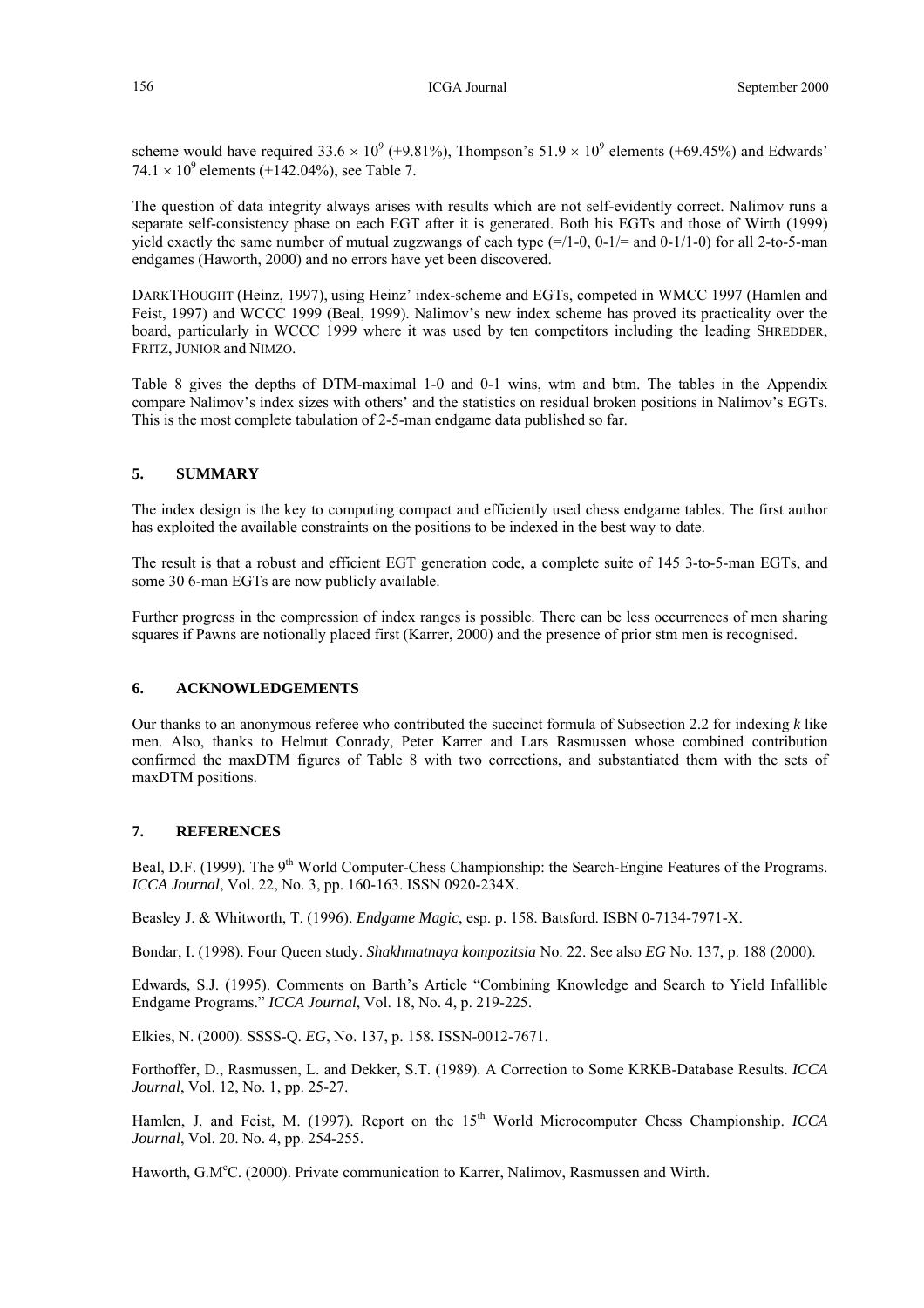Heinz, E.A. (1997). How DARKTHOUGHT plays Chess. *ICCA Journal*, Vol. 20, No. 3, pp. 166-176.

Heinz, E.A. (1999). Endgame Databases and Efficient Index Schemes for Chess*. ICCA Journal*, Vol. 22, No. 1, pp. 22-32.

Heinz, E.A. (2000). *Scalable Search in Computer Chess*. Vieweg Verlag (Morgan Kaufmann), Braunschweig/Wiesbaden. ISBN 3-5280-5732-7.

Herik, H.J. van den and Herschberg, I.S. (1985). The Construction of an Omniscient Endgame Database. *ICCA Journal*, Vol. 8, No. 2, pp. 66-87.

Herik, H.J. van den and Herschberg, I.S. (1986). A Data Base on Data Bases. *ICCA Journal*, Vol. 9, No. 1, pp. 29-34.

Hyatt, R. (2000). ftp://ftp.cis.uab.edu/pub/hyatt/TB/. Server providing CRAFTY and Nalimov's EGTs and statistics.

ICCA J. Editors (1992). Thompson: All About Five Men. *ICCA Journal*, Vol. 15, No. 3, pp. 140-143.

ICCA J. Editors (1993). Thompson: Quintets with Variations. *ICCA Journal*, Vol. 16, No. 2, pp. 86-90.

Karrer, P. (2000). KQQKQP and KQPKQP≈. *ICCA Journal*, Vol. 23, No. 2, pp. 75-84.

Nalimov, E.V., Wirth, C., and Haworth, G.M°C. (1999). KQQKQQ and the Kasparov-World Game. *ICCA Journal*, Vol. 22, No. 4, pp. 195-212.

Savin, P.I. and Plaksin, N.M. (1987). *The Art of Chess Composition*. Kishinev.

Stiller, L.B. (1989). Parallel Analysis of Certain Endgames. *ICCA Journal*, Vol. 12, No. 2, pp. 55-64.

Stiller, L.B. (1991). Group Graphs and Computational Symmetry on Massively Parallel Architecture. *The Journal of Supercomputing*, Vol. 5, No. 2, pp. 99-117.

Stiller, L.B. (1994). Multilinear Algebra and Chess Endgames. *Games of No Chance* (ed. R.J. Nowakowski), pp. 151-192. MSRI Publications, v29, CUP, Cambridge, England. ISBN 0-5215-7411-0. Reprinted in paperback (1996). ISBN 0-5216-4652-9.

Stiller, L.B. (1995). *Exploiting Symmetry of Parallel Architectures.* Ph.D. Thesis, Department of Computer Sciences, The John Hopkins University, Baltimore, Md.

Ströhlein, T. (1970). *Untersuchungen über kombinatorische Spiele*. Dissertation, Fakultät für Allgemeine Wissenschaften der Technischen Hochschule München.

Tamplin, J. (2000). http://chess.liveonthenet.com/chess/endings/index.shtml. Access to Thompson's 5-man EGTs and maxDTC positions, and to Nalimov's 3- to 6-man EGTs.

Thompson, K. (1986). Retrograde Analysis of Certain Endgames. *ICCA Journal*, Vol. 9, No. 3, pp. 131-139.

Thompson, K. (1991). Chess Endgames Vol. 1. *ICCA Journal*, Vol. 14, No. 1, p. 22.

Thompson, K. (1996). 6-Piece Endgames. *ICCA Journal*, Vol. 19, No. 4, pp. 215-226.

Troitzkiĭ, A.A. (1912). KNNNNKQ Study. *Deutsche Schachzeitung*.

Troitzkiĭ, A.A. (1934). Два коня против пешек (теоретический очерк). Сборник шахматных этюдов, pp. 248-288. Leningrad. [Dva Konya protiv pešek. Sbornik šakhmatnykh étyudov.] Partly republished (1937) in *Collection of Chess Studies, with a Supplement on the Theory of the End-Game of Two Knights against Pawns.* (trans. A.D. Pritzson), David McKay Company, the latter again re-published (1985) by Olms, Zürich.

Wirth, C. and Nievergelt, J. (1999). Exhaustive and Heuristic Retrograde Analysis of the KPPKP Endgame*. ICCA Journal*, Vol. 22, No. 2, pp. 67-80.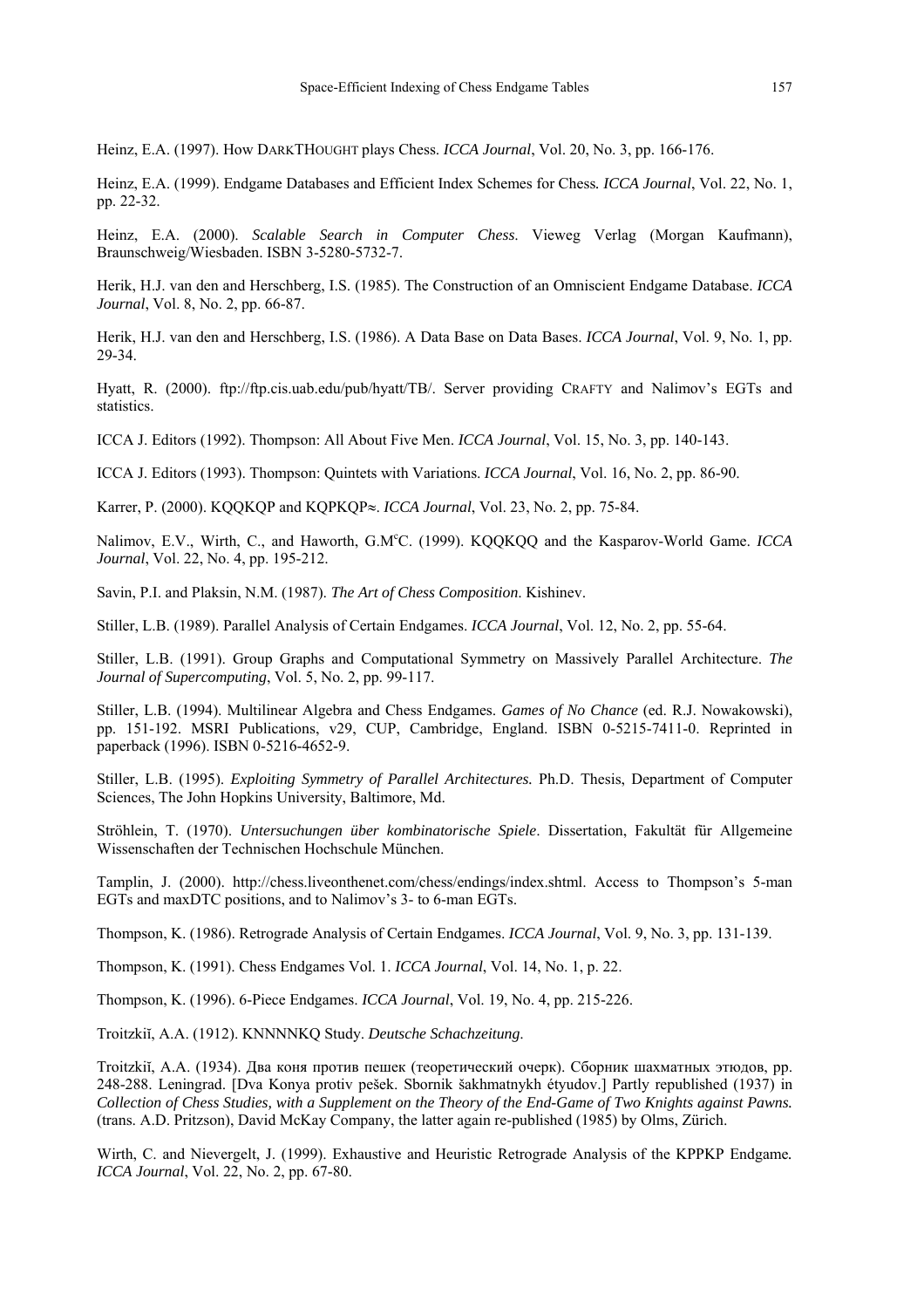#### **APPENDIX**

This appendix provides complete data covering all 2-to-5-man endgames. Tables 9-13 compare the index sizes of Thompson's, Edwards' and Heinz' EGTs with the index size of Nalimov's EGTs as follows:

 3-man endgames (Table 9), 4-man endgames (Table 10), 3-2-man pawnless endgames (Table 11), 3-2-man endgames with Pawns (Table 12) and 4-1 man endgames (Table 13).

Tables 14a and 14b give the number and % of residual *broken* positions per endgame in Nalimov's EGTs.

Three studies with unlikely numbers of like men are featured here, *q.v.* Figures 6-8 below.

|                | wtm        | KТ    | SE    | ЕH          | btm        | KT    | SЕ    | EH          |
|----------------|------------|-------|-------|-------------|------------|-------|-------|-------------|
| <b>Endgame</b> | # Elements | +Δ%   | +Δ%   | $+\Delta\%$ | # Elements | +∆%   | +∆%   | $+\Delta\%$ |
|                |            |       |       |             |            |       |       |             |
| <b>KBK</b>     | 27.243     | 8.53  | 50.35 | 5.14        | 28,644     | 3.23  | 43.00 | 0.00        |
| <b>KNK</b>     | 26,282     | 12.50 | 55.85 | 8.99        | 28.644     | 3.23  | 43.00 | 0.00        |
| <b>KPK</b>     | 81,664     | 20.38 | 60.50 | 6.15        | 84.012     | 17.01 | 56.02 | 3.19        |
| KOK            | 25.629     | 15.37 | 59.82 | 11.76       | 28.644     | 3.23  | 43.00 | 0.00        |
| <b>KRK</b>     | 27.030     | 9.39  | 51.54 | 5.97        | 28.644     | 3.23  | 43.00 | 0.00        |
| Aggregate      | 187.848    | 15.29 | 57.00 | 7.14        | 198.588    | 9.06  | 48.50 | 1.35        |

|  |  |  |  | Table 9: Comparison of index sizes for 3-man endgames. |
|--|--|--|--|--------------------------------------------------------|
|  |  |  |  |                                                        |

|                | wtm        | KT          | <b>SE</b>   | ЕH          | btm        | KT          | <b>SE</b>   | EH         |
|----------------|------------|-------------|-------------|-------------|------------|-------------|-------------|------------|
| <b>Endgame</b> | # Elements | $+\Delta\%$ | $+\Delta\%$ | $+\Delta\%$ | # Elements | $+\Delta\%$ | $+\Delta\%$ | $+\Delta%$ |
| <b>KBBK</b>    | 789,885    | 139.57      | 231.88      | 10.60       | 873,642    | 116.60      | 200.06      | 0.00       |
| <b>KBKB</b>    | 1,661,823  | 13.87       | 57.74       | 5.14        | 1,661,823  | 13.87       | 57.74       | 5.14       |
| <b>KBKN</b>    | 1,661,823  | 13.87       | 57.74       | 5.14        | 1,603,202  | 18.04       | 63.51       | 8.99       |
| <b>KBKP</b>    | 5,112,000  | 23.07       | 64.10       | 3.44        | 4,981,504  | 26.30       | 68.40       | 6.15       |
| <b>KBNK</b>    | 1,550,620  | 22.04       | 69.06       | 12.68       | 1,747,284  | 8.30        | 50.03       | 0.00       |
| <b>KBPK</b>    | 4,817,128  | 30.61       | 74.14       | 9.77        | 5,124,732  | 22.77       | 63.69       | 3.19       |
| <b>KNKN</b>    | 1,603,202  | 18.04       | 63.51       | 8.99        | 1,603,202  | 18.04       | 63.51       | 8.99       |
| <b>KNKP</b>    | 4,931,904  | 27.57       | 70.09       | 7.22        | 4,981,504  | 26.30       | 68.40       | 6.15       |
| <b>KNNK</b>    | 735,304    | 157.36      | 256.51      | 18.81       | 873,642    | 116.60      | 200.06      | 0.00       |
| <b>KNPK</b>    | 4,648,581  | 35.34       | 80.46       | 13.75       | 5,124,732  | 22.77       | 63.69       | 3.19       |
| <b>KPKP</b>    | 3,863,492  | 22.13       | 117.13      | 5.46        | 3,863,492  | 22.13       | 117.13      | 5.46       |
| <b>KPPK</b>    | 1,806,671  | 161.18      | 364.31      | 15.16       | 1,912,372  | 146.74      | 338.65      | 8.79       |
| <b>KQBK</b>    | 1,512,507  | 25.11       | 73.32       | 15.52       | 1,747,284  | 8.30        | 50.03       | 0.00       |
| <b>KOKB</b>    | 1,563,735  | 21.01       | 67.64       | 11.74       | 1,661,823  | 13.87       | 57.74       | 5.14       |
| <b>KOKN</b>    | 1,563,735  | 21.01       | 67.64       | 11.74       | 1,603,202  | 18.04       | 63.51       | 8.99       |
| <b>KOKP</b>    | 4,810,080  | 30.80       | 74.40       | 9.94        | 4,981,504  | 26.30       | 68.40       | 6.15       |
| <b>KOKO</b>    | 1,563,735  | 21.01       | 67.64       | 11.74       | 1,563,735  | 21.01       | 67.64       | 11.74      |
| <b>KQKR</b>    | 1,563,735  | 21.01       | 67.64       | 11.74       | 1,649,196  | 14.74       | 58.95       | 5.95       |
| <b>KQNK</b>    | 1,459,616  | 29.65       | 79.60       | 19.71       | 1,747,284  | 8.30        | 50.03       | 0.00       |
| <b>KQPK</b>    | 4,533,490  | 38.78       | 85.04       | 16.64       | 5,124,732  | 22.77       | 63.69       | 3.19       |
| <b>KOOK</b>    | 698,739    | 170.82      | 275.17      | 25.03       | 873,642    | 116.60      | 200.06      | 0.00       |
| <b>KQRK</b>    | 1,500,276  | 26.13       | 74.73       | 16.46       | 1,747,284  | 8.30        | 50.03       | 0.00       |
| <b>KRBK</b>    | 1,594,560  | 18.68       | 64.40       | 9.58        | 1,747,284  | 8.30        | 50.03       | 0.00       |
| <b>KRKB</b>    | 1,649,196  | 14.74       | 58.95       | 5.95        | 1,661,823  | 13.87       | 57.74       | 5.14       |
| <b>KRKN</b>    | 1,649,196  | 14.74       | 58.95       | 5.95        | 1,603,202  | 18.04       | 63.51       | 8.99       |
| <b>KRKP</b>    | 5,072,736  | 24.02       | 65.37       | 4.24        | 4,981,504  | 26.30       | 68.40       | 6.15       |
| <b>KRKR</b>    | 1,649,196  | 14.74       | 58.95       | 5.95        | 1,649,196  | 14.74       | 58.95       | 5.95       |
| <b>KRNK</b>    | 1,538,479  | 23.00       | 70.39       | 13.57       | 1,747,284  | 8.30        | 50.03       | 0.00       |
| <b>KRPK</b>    | 4,779,530  | 31.63       | 75.51       | 10.64       | 5,124,732  | 22.77       | 63.69       | 3.19       |
| <b>KRRK</b>    | 777,300    | 143.45      | 237.25      | 12.39       | 873,642    | 116.60      | 200.06      | 0.00       |
| Aggregate      | 72,662,274 | 34.34       | 87.60       | 9.97        | 76,439,484 | 27.70       | 78.33       | 4.54       |

Table 10: Comparison of index sizes for 4-man endgames.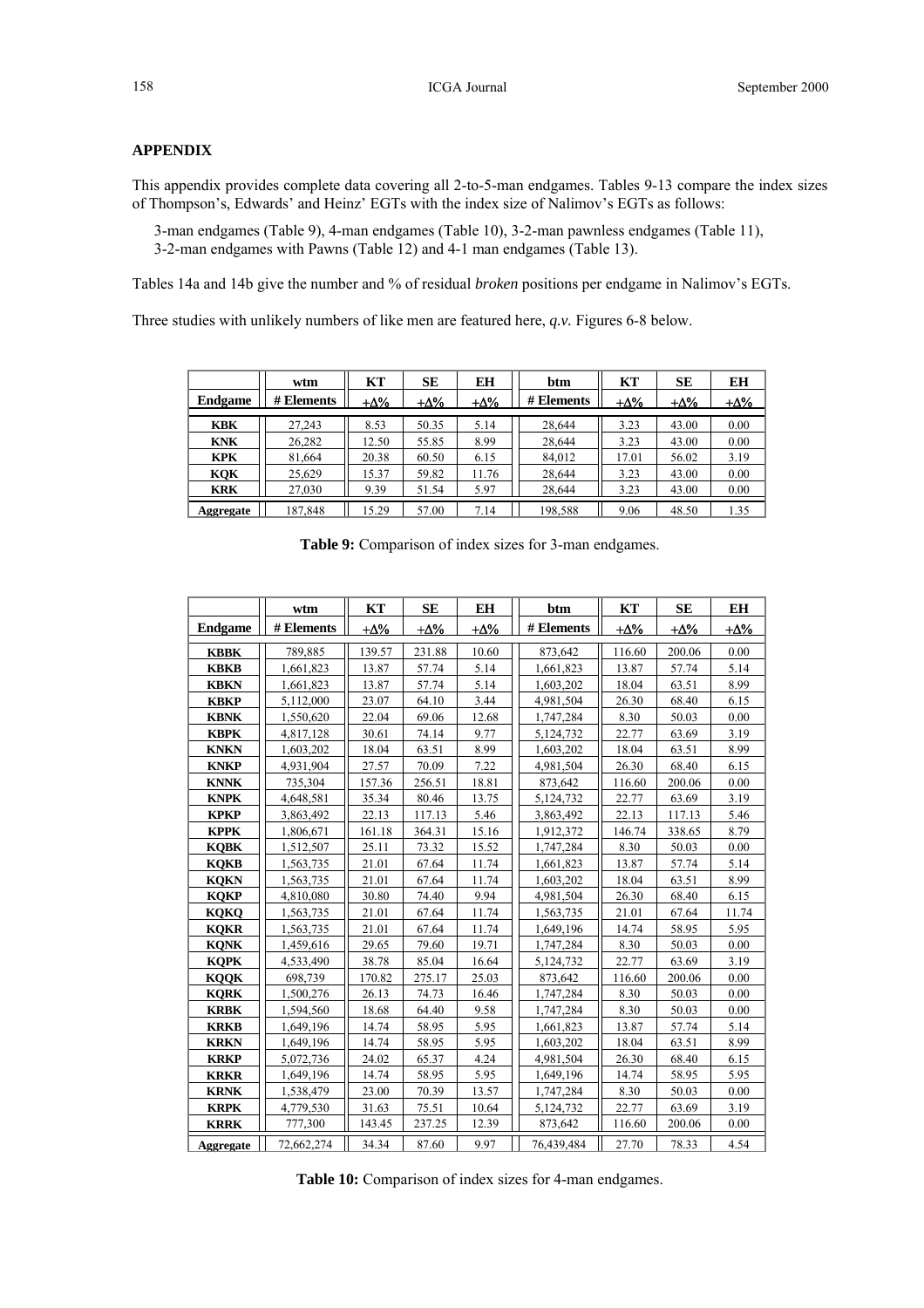|                  | wtm           | KT         | SE         | EH         | btm           | KT         | <b>SE</b>  | ЕH         |
|------------------|---------------|------------|------------|------------|---------------|------------|------------|------------|
| <b>Endgame</b>   | # Elements    | $+\Delta%$ | $+\Delta%$ | $+\Delta%$ | # Elements    | $+\Delta%$ | $+\Delta%$ | $+\Delta%$ |
| <b>KBBKB</b>     | 47,393,100    | 155.54     | 254.00     | 10.60      | 49,854,690    | 142.93     | 236.52     | 5.14       |
| <b>KBBKN</b>     | 47,393,100    | 155.54     | 254.00     | 10.60      | 48,096,060    | 151.81     | 248.83     | 8.99       |
| <b>KBBKQ</b>     | 47,393,100    | 155.54     | 254.00     | 10.60      | 46,912,050    | 158.17     | 257.63     | 11.74      |
| <b>KBBKR</b>     | 47,393,100    | 155.54     | 254.00     | 10.60      | 49,475,880    | 144.79     | 239.10     | 5.95       |
| <b>KBNKB</b>     | 93,037,200    | 30.17      | 80.33      | 12.68      | 99,709,380    | 21.46      | 68.26      | 5.14       |
| <b>KBNKN</b>     | 93,037,200    | 30.17      | 80.33      | 12.68      | 96,192,120    | 25.90      | 74.41      | 8.99       |
| <b>KBNKQ</b>     | 93,037,200    | 30.17      | 80.33      | 12.68      | 93,824,100    | 29.08      | 78.82      | 11.74      |
| <b>KBNKR</b>     | 93,037,200    | 30.17      | 80.33      | 12.68      | 98,951,760    | 22.39      | 69.55      | 5.95       |
| <b>KNNKB</b>     | 44,118,240    | 174.51     | 280.28     | 18.81      | 49,854,690    | 142.93     | 236.52     | 5.14       |
| <b>KNNKN</b>     | 44,118,240    | 174.51     | 280.28     | 18.81      | 48,096,060    | 151.81     | 248.83     | 8.99       |
| <b>KNNKQ</b>     | 44,118,240    | 174.51     | 280.28     | 18.81      | 46,912,050    | 158.17     | 257.63     | 11.74      |
| <b>KNNKR</b>     | 44,118,240    | 174.51     | 280.28     | 18.81      | 49,475,880    | 144.79     | 239.10     | 5.95       |
| <b>KOBKB</b>     | 90,750,420    | 33.45      | 84.87      | 15.52      | 99,709,380    | 21.46      | 68.26      | 5.14       |
| <b>KQBKN</b>     | 90,750,420    | 33.45      | 84.87      | 15.52      | 96, 192, 120  | 25.90      | 74.41      | 8.99       |
| <b>KOBKO</b>     | 90,750,420    | 33.45      | 84.87      | 15.52      | 93,824,100    | 29.08      | 78.82      | 11.74      |
| <b>KQBKR</b>     | 90,750,420    | 33.45      | 84.87      | 15.52      | 98,951,760    | 22.39      | 69.55      | 5.95       |
| <b>KONKB</b>     | 87,576,960    | 38.29      | 91.57      | 19.71      | 99,709,380    | 21.46      | 68.26      | 5.14       |
| <b>KONKN</b>     | 87,576,960    | 38.29      | 91.57      | 19.71      | 96,192,120    | 25.90      | 74.41      | 8.99       |
| <b>KQNKQ</b>     | 87,576,960    | 38.29      | 91.57      | 19.71      | 93,824,100    | 29.08      | 78.82      | 11.74      |
| <b>KQNKR</b>     | 87,576,960    | 38.29      | 91.57      | 19.71      | 98,951,760    | 22.39      | 69.55      | 5.95       |
| <b>KQQKB</b>     | 41,944,320    | 188.74     | 299.99     | 24.97      | 49,854,690    | 142.93     | 236.52     | 5.14       |
| <b>KQQKN</b>     | 41,944,320    | 188.74     | 299.99     | 24.97      | 48,096,060    | 151.81     | 248.83     | 8.99       |
| <b>KQQKQ</b>     | 41,944,320    | 188.74     | 299.99     | 24.97      | 46,912,050    | 158.17     | 257.63     | 11.74      |
| <b>KOOKR</b>     | 41,944,320    | 188.74     | 299.99     | 24.97      | 49,475,880    | 144.79     | 239.10     | 5.95       |
| <b>KQRKB</b>     | 90,038,460    | 34.51      | 86.33      | 16.44      | 99,709,380    | 21.46      | 68.26      | 5.14       |
| <b>KQRKN</b>     | 90,038,460    | 34.51      | 86.33      | 16.44      | 96,192,120    | 25.90      | 74.41      | 8.99       |
| <b>KORKO</b>     | 90,038,460    | 34.51      | 86.33      | 16.44      | 93,824,100    | 29.08      | 78.82      | 11.74      |
| <b>KQRKR</b>     | 90,038,460    | 34.51      | 86.33      | 16.44      | 98,951,760    | 22.39      | 69.55      | 5.95       |
| <b>KRBKB</b>     | 95,673,600    | 26.59      | 75.36      | 9.58       | 99,709,380    | 21.46      | 68.26      | 5.14       |
| <b>KRBKN</b>     | 95,673,600    | 26.59      | 75.36      | 9.58       | 96,192,120    | 25.90      | 74.41      | 8.99       |
| <b>KRBKQ</b>     | 95,673,600    | 26.59      | 75.36      | 9.58       | 93,824,100    | 29.08      | 78.82      | 11.74      |
| <b>KRBKR</b>     | 95,673,600    | 26.59      | 75.36      | 9.58       | 98,951,760    | 22.39      | 69.55      | 5.95       |
| <b>KRNKB</b>     | 92,308,740    | 31.20      | 81.75      | 13.57      | 99,709,380    | 21.46      | 68.26      | 5.14       |
| <b>KRNKN</b>     | 92,308,740    | 31.20      | 81.75      | 13.57      | 96, 192, 120  | 25.90      | 74.41      | 8.99       |
| <b>KRNKO</b>     | 92,308,740    | 31.20      | 81.75      | 13.57      | 93,824,100    | 29.08      | 78.82      | 11.74      |
| <b>KRNKR</b>     | 92,308,740    | 31.20      | 81.75      | 13.57      | 98,951,760    | 22.39      | 69.55      | 5.95       |
| <b>KRRKB</b>     | 46,658,340    | 159.57     | 259.58     | 12.35      | 49,854,690    | 142.93     | 236.52     | 5.14       |
| <b>KRRKN</b>     | 46,658,340    | 159.57     | 259.58     | 12.35      | 48,096,060    | 151.81     | 248.83     | 8.99       |
| <b>KRRKQ</b>     | 46,658,340    | 159.57     | 259.58     | 12.35      | 46,912,050    | 158.17     | 257.63     | 11.74      |
| <b>KRRKR</b>     | 46,658,340    | 159.57     | 259.58     | 12.35      | 49,475,880    | 144.79     | 239.10     | 5.95       |
| <b>Aggregate</b> | 2,917,997,520 | 66.02      | 129.98     | 14.97      | 3,109,418,880 | 55.80      | 115.82     | 7.89       |

**Table 11:** Comparison of index sizes for pawnless 3-2 endgames.



**Figure 6:** Troitzkiĭ (1905).





**Figure 7:** Troitzkiĭ (1912).

**Figure 8:** Bondar (1998).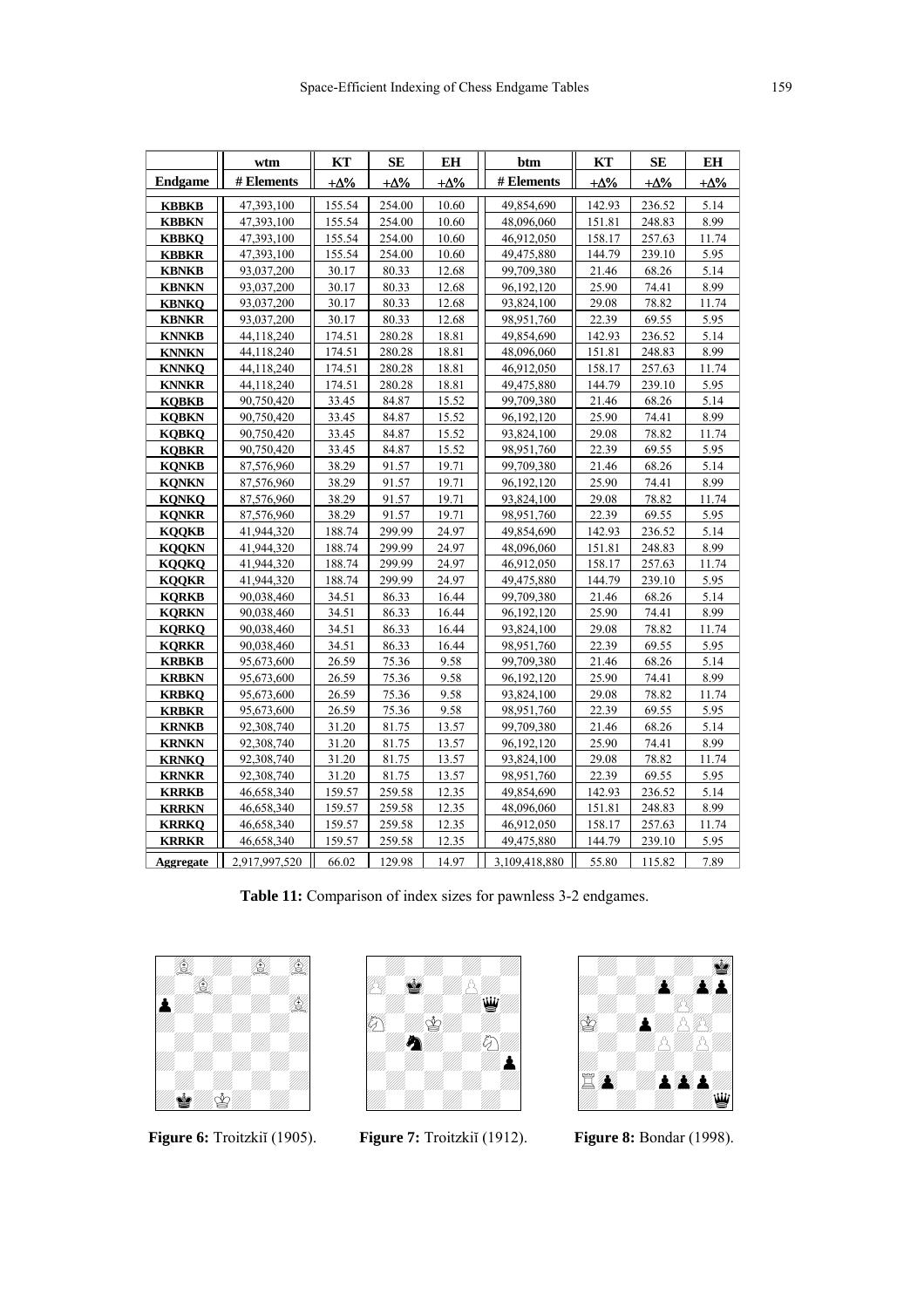Beasley and Whitworth (1996), referring also to Savin and Plaksin (1987), cite the Troitzkiĭ study of 1905, q.v. Figure 6, with 5 black-square Bishops as follows:

"1. Bce5 a5 2. Ba1 a4 3. Bbe5 Ka2 4. Kc2 a3 5. Kc3 K×a1 6. Kb3+ Kb1 7. Ba1 a2 8. Kc3 K×a1 Kc2#."

Elkies (2000) recalls the Troitzkiĭ (1912) study, q.v. Figure 7, noting that Troitzkiĭ (1934) includes four pages of analysis proving the 4N-win:

"1. a8N+ Kd7 2. f8N+ Kc8 3. N×g6 Ne3+ 4. N×e3 (not 4. Ke4 N×g4 5. Kf3 Ne3 6. Kg3 Nd5 =) h2 5. Nb6+ Kc7 6. Kc5 h1Q 7. Ned5+ Kd8 (7. ... Kb8 8. Nge7 Qg1+ 9. Kb5 Qf1+ 10. Nbc4 wins) 8. Nc6+ Ke8 9. Nce5 winning as Black is pushed slowly off the board, e.g. 9. ... Qc1+ 10. Kd6 Qa3+ 11. Kc6 Qc1+ (11. ... Qb3 12. Ngf4 Qc2+ 13. Kd6 Qd2 14. Ne6 Qb4+ 15. Nc5 Qa3 16. Nbd7 Qg3 17. Nc7+ Kd8 18.  $N5e6+Kc8$  19. Nd5 Qa3+ 20. Ndc5 wins<sup>10</sup>) 12. Nbc4 Kd8 13. Ngf4 Kc8 14. Ne6 Kb8 15. Kd7 wins<sup>11</sup>."

Bondar (1998) composed the study of Figure 8 featuring four losing black Queens:

1. f7 e1Q+ 2. Ka6 f1Q+ 3. Ka7 g1Q+ 4. Ka8 Q×f5 5. g×f5 h5 6. g6 Q×g6 7. f8Q+ Kh7 8. f×g6+ Kh6 9. Qf4+ K×g6 10. Qf5+ Kh6 11. Ra6+ wins.

|                | wtm           | KT         | <b>SE</b>  | <b>EH</b>   | btm           | KT         | <b>SE</b>   | <b>EH</b>   |
|----------------|---------------|------------|------------|-------------|---------------|------------|-------------|-------------|
| <b>Endgame</b> | # Elements    | $+\Delta%$ | $+\Delta%$ | $+\Delta\%$ | # Elements    | $+\Delta%$ | $+\Delta\%$ | $+\Delta\%$ |
| <b>KBBKP</b>   | 148,223,520   | 171.65     | 262.20     | 7.03        | 149,445,120   | 169.43     | 259.24      | 6.15        |
| <b>KBNKP</b>   | 290,989,584   | 38.37      | 84.50      | 9.03        | 298,890,240   | 34.72      | 79.62       | 6.15        |
| <b>KBPKB</b>   | 289,027,680   | 39.31      | 85.75      | 9.77        | 306,720,000   | 31.28      | 75.04       | 3.44        |
| <b>KBPKN</b>   | 289,027,680   | 39.31      | 85.75      | 9.77        | 295,914,240   | 36.07      | 81.43       | 7.22        |
| <b>KBPKP</b>   | 227,896,016   | 32.51      | 135.58     | 7.27        | 231,758,952   | 30.30      | 131.65      | 5.48        |
| <b>KBPKO</b>   | 289,027,680   | 39.31      | 85.75      | 9.77        | 288,610,560   | 39.51      | 86.02       | 9.93        |
| <b>KBPKR</b>   | 289,027,680   | 39.31      | 85.75      | 9.77        | 304,369,920   | 32.29      | 76.39       | 4.24        |
| <b>KNNKP</b>   | 137,991,648   | 191.80     | 289.06     | 14.96       | 149,445,120   | 169.43     | 259.24      | 6.15        |
| <b>KNPKB</b>   | 278,914,860   | 44.36      | 92.49      | 13.75       | 306,720,000   | 31.28      | 75.04       | 3.44        |
| <b>KNPKN</b>   | 278,914,860   | 44.36      | 92.49      | 13.75       | 295,914,240   | 36.07      | 81.43       | 7.22        |
| <b>KNPKP</b>   | 219,921,779   | 37.32      | 144.12     | 11.16       | 231,758,952   | 30.30      | 131.65      | 5.48        |
| <b>KNPKO</b>   | 278,914,860   | 44.36      | 92.49      | 13.75       | 288,610,560   | 39.51      | 86.02       | 9.93        |
| <b>KNPKR</b>   | 278,914,860   | 44.36      | 92.49      | 13.75       | 304,369,920   | 32.29      | 76.39       | 4.24        |
| <b>KPPKB</b>   | 108,400,260   | 178.59     | 395.27     | 15.16       | 120,132,000   | 151.38     | 346.90      | 3.91        |
| <b>KPPKN</b>   | 108,400,260   | 178.59     | 395.27     | 15.16       | 115,899,744   | 160.56     | 363.22      | 7.71        |
| <b>KPPKP</b>   | 84,219,361    | 168.93     | 537.47     | 11.27       | 89,391,280    | 153.37     | 500.59      | 4.83        |
| <b>KPPKQ</b>   | 108,400,260   | 178.59     | 395.27     | 15.16       | 113,036,880   | 167.16     | 374.95      | 10.43       |
| <b>KPPKR</b>   | 108,400,260   | 178.59     | 395.27     | 15.16       | 119,209,296   | 153.33     | 350.36      | 4,72        |
| <b>KQBKP</b>   | 283,818,240   | 41.87      | 89.16      | 11.79       | 298,890,240   | 34.72      | 79.62       | 6.15        |
| <b>KONKP</b>   | 273,904,512   | 47.00      | 96.01      | 15.84       | 298,890,240   | 34.72      | 79.62       | 6.15        |
| <b>KOPKB</b>   | 272,015,040   | 48.03      | 97.37      | 16.64       | 306,720,000   | 31.28      | 75.04       | 3.44        |
| <b>KQPKN</b>   | 272,015,040   | 48.03      | 97.37      | 16.64       | 295,914,240   | 36.07      | 81.43       | 7.22        |
| <b>KOPKP</b>   | 214,481,388   | 40.80      | 150.31     | 13.98       | 231,758,952   | 30.30      | 131.65      | 5.48        |
| <b>KQPKQ</b>   | 272,015,040   | 48.03      | 97.37      | 16.64       | 288,610,560   | 39.51      | 86.02       | 9.93        |
| <b>KQPKR</b>   | 272,015,040   | 48.03      | 97.37      | 16.64       | 304,369,920   | 32.29      | 76.39       | 4.24        |
| <b>KOOKP</b>   | 131,170,128   | 206.97     | 309.29     | 20.94       | 149,445,120   | 169.43     | 259.24      | 6.15        |
| <b>KORKP</b>   | 281,568,240   | 43.00      | 90.67      | 12.68       | 298,890,240   | 34.72      | 79.62       | 6.15        |
| <b>KRBKP</b>   | 299,203,200   | 34.58      | 79.43      | 6.04        | 298,890,240   | 34.72      | 79.62       | 6.15        |
| <b>KRNKP</b>   | 288,692,928   | 39.47      | 85.97      | 9.90        | 298,890,240   | 34.72      | 79.62       | 6.15        |
| <b>KRPKB</b>   | 286,777,440   | 40.41      | 87.21      | 10.64       | 306,720,000   | 31.28      | 75.04       | 3.44        |
| <b>KRPKN</b>   | 286,777,440   | 40.41      | 87.21      | 10.64       | 295,914,240   | 36.07      | 81.43       | 7.22        |
| <b>KRPKP</b>   | 226, 121, 876 | 33.55      | 137.43     | 8.11        | 231,758,952   | 30.30      | 131.65      | 5.48        |
| <b>KRPKO</b>   | 286,777,440   | 40.41      | 87.21      | 10.64       | 288,610,560   | 39.51      | 86.02       | 9.93        |
| <b>KRPKR</b>   | 286,777,440   | 40.41      | 87.21      | 10.64       | 304,369,920   | 32.29      | 76.39       | 4.24        |
| <b>KRRKP</b>   | 145,901,232   | 175.98     | 267.97     | 8.73        | 149,445,120   | 169.43     | 259.24      | 6.15        |
| Aggregate      | 8,194,644,772 | 60.00      | 129.30     | 12.09       | 8,658,285,808 | 51.43      | 117.02      | 6.09        |

**Table 12:** Comparison of index sizes over 3-2 endgames with Pawns.

 $10<sup>10</sup>$ <sup>10</sup> 20. ... Qg3 21. Ne7+ Kb8 22. Ncd7+ Ka8 23. Nec5 Qf4 24. Kc7 Qb4 25. Nb6+ Q×b6+ 26. K×b6 Kb8 27. Na6+ Ka8 etc. <sup>11</sup> 15. ... Q×c4 16. N×c4 Kb7 17. Nc5+ Ka7 18. Kc7 Ka8 19. Ncb6+ Ka7 20. Nc8+ Ka8 21. Ndb6#.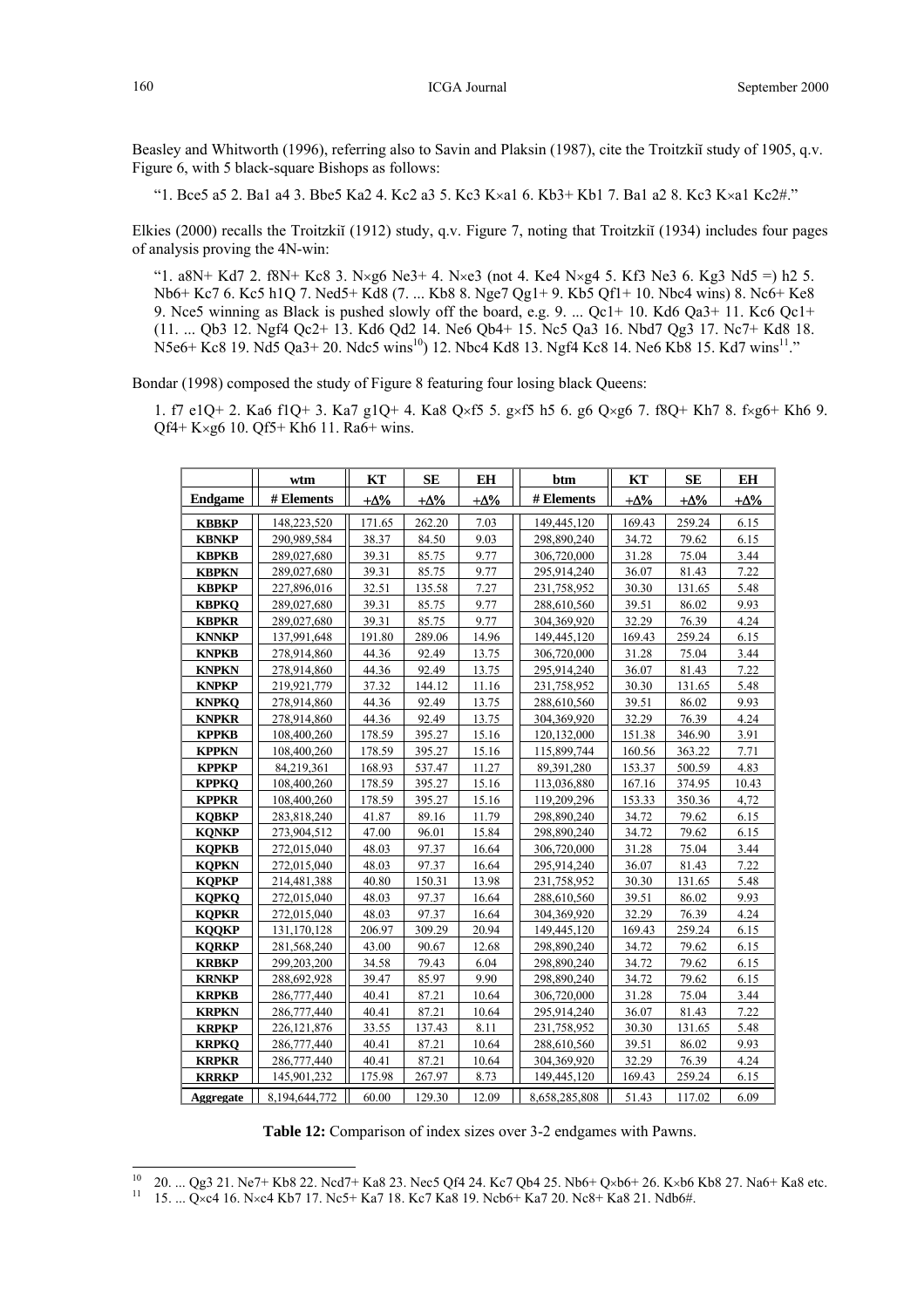|                | wtm           | KТ          | SE          | EH          | btm           | KТ         | SE          | EH         |
|----------------|---------------|-------------|-------------|-------------|---------------|------------|-------------|------------|
| <b>Endgame</b> | # Elements    | $+\Delta\%$ | $+\Delta\%$ | $+\Delta\%$ | $\#$ Elements | $+\Delta%$ | $+\Delta\%$ | $+\Delta%$ |
| <b>KBBBK</b>   | 15,010,230    | 706.85      | 1017.72     | 16.41       | 17,472,840    | 593.14     | 860.19      | 0.00       |
| <b>KBBNK</b>   | 44,983,618    | 169.23      | 272.96      | 16.53       | 52,418,520    | 131.05     | 220.06      | 0.00       |
| <b>KBBPK</b>   | 139,715,040   | 188.20      | 284.26      | 13.54       | 153,741,960   | 161.90     | 249.20      | 3.19       |
| <b>KBNNK</b>   | 43,406,294    | 179.02      | 286.52      | 20.76       | 52,418,520    | 131.05     | 220.06      | 0.00       |
| <b>KBNPK</b>   | 274,352,939   | 46.76       | 95.69       | 15.65       | 307,483,920   | 30.95      | 74.60       | 3.19       |
| <b>KBPPK</b>   | 106,602,156   | 183.29      | 403.62      | 17.10       | 114,742,320   | 163.19     | 367.89      | 8.79       |
| <b>KNNNK</b>   | 13,486,227    | 798.03      | 1144.03     | 29.56       | 17,472,840    | 593.14     | 860.19      | 0.00       |
| <b>KNNPK</b>   | 130, 135, 501 | 209.41      | 312.55      | 21.90       | 153,741,960   | 161.90     | 249.20      | 3.19       |
| <b>KNPPK</b>   | 102,898,651   | 193.48      | 421.75      | 21.31       | 114,742,320   | 163.19     | 367.89      | 8.79       |
| <b>KPPPK</b>   | 26,061,704    | 769.06      | 1960.00     | 20.36       | 28,388,716    | 697.83     | 1791.14     | 10.49      |
| <b>KOBBK</b>   | 43,879,679    | 176.01      | 282.35      | 19.46       | 52,418,520    | 131.05     | 220.06      | 0.00       |
| <b>KOBNK</b>   | 86,166,717    | 40.55       | 94.71       | 21.67       | 104,837,040   | 15.52      | 60.03       | 0.00       |
| <b>KQBPK</b>   | 267,576,632   | 50.48       | 100.64      | 18.57       | 307,483,920   | 30.95      | 74.60       | 3.19       |
| <b>KONNK</b>   | 40,873,646    | 196.30      | 310.47      | 28.25       | 52,418,520    | 131.05     | 220.06      | 0.00       |
| <b>KONPK</b>   | 258,294,639   | 55.89       | 107.85      | 22.84       | 307,483,920   | 30.95      | 74.60       | 3.19       |
| <b>KOPPK</b>   | 100,347,220   | 200.94      | 435.01      | 24.40       | 114,742,320   | 163.19     | 367.89      | 8.79       |
| <b>KQQBK</b>   | 41,270,973    | 193.45      | 306.51      | 27.01       | 52,418,520    | 131.05     | 220.06      | 0.00       |
| <b>KQQNK</b>   | 39,840,787    | 203.99      | 321.11      | 31.57       | 52,418,520    | 131.05     | 220.06      | 0.00       |
| <b>KOOPK</b>   | 123,688,859   | 225.54      | 334.05      | 28.26       | 153,741,960   | 161.90     | 249.20      | 3.19       |
| <b>KOOOK</b>   | 12,479,974    | 870.44      | 1244.33     | 40.01       | 17,472,840    | 593.14     | 860.19      | 0.00       |
| <b>KOORK</b>   | 40,916,820    | 195.99      | 310.03      | 28.11       | 52,418,520    | 131.05     | 220.06      | $0.00\,$   |
| <b>KQRBK</b>   | 88,557,959    | 36.76       | 89.45       | 18.38       | 104,837,040   | 15.52      | 60.03       | 0.00       |
| <b>KORNK</b>   | 85,470,603    | 41.70       | 96.29       | 22.66       | 104,837,040   | 15.52      | 60.03       | 0.00       |
| <b>KORPK</b>   | 265,421,907   | 51.70       | 102.27      | 19.54       | 307,483,920   | 30.95      | 74.60       | 3.19       |
| <b>KORRK</b>   | 43,157,690    | 180.62      | 288.74      | 21.46       | 52,418,520    | 131.05     | 220.06      | 0.00       |
| <b>KRBBK</b>   | 46,242,089    | 161.91      | 262.81      | 13.36       | 52,418,520    | 131.05     | 220.06      | 0.00       |
| <b>KRBNK</b>   | 90,787,358    | 33.40       | 84.80       | 15.48       | 104,837,040   | 15.52      | 60.03       | 0.00       |
| <b>KRBPK</b>   | 281,991,360   | 42.79       | 90.39       | 12.51       | 307,483,920   | 30.95      | 74.60       | 3.19       |
| <b>KRNNK</b>   | 43,056,198    | 181.28      | 289.66      | 21.74       | 52,418,520    | 131.05     | 220.06      | 0.00       |
| <b>KRNPK</b>   | 272,153,675   | 47.95       | 97.27       | 16.58       | 307,483,920   | 30.95      | 74.60       | 3.19       |
| <b>KRPPK</b>   | 105,758,666   | 185.55      | 407.64      | 18.03       | 114,742,320   | 163.19     | 367.89      | 8.79       |
| <b>KRRBK</b>   | 45,873,720    | 164.01      | 265.73      | 14.27       | 52,418,520    | 131.05     | 220.06      | 0.00       |
| <b>KRRNK</b>   | 44,265,261    | 173.60      | 279.02      | 18.42       | 52,418,520    | 131.05     | 220.06      | 0.00       |
| <b>KRRPK</b>   | 137,491,197   | 192.86      | 290.48      | 15.38       | 153,741,960   | 161.90     | 249.20      | 3.19       |
| <b>KRRRK</b>   | 14,644,690    | 726.99      | 1045.62     | 19.31       | 17,472,840    | 593.14     | 860.19      | 0.00       |
| Aggregate      | 3,516,860,679 | 124.15      | 224.39      | 19.06       | 4,065,491,116 | 93.91      | 180.62      | 2.99       |

**Table 13:** Comparison of index ranges over 4-1 endgames.

|                | <b>Broken Positions</b> |               |              |               |                | <b>Broken Positions</b> |               |                |               |  |
|----------------|-------------------------|---------------|--------------|---------------|----------------|-------------------------|---------------|----------------|---------------|--|
|                | wtm                     |               | <b>btm</b>   |               |                | wtm                     |               | htm            |               |  |
| <b>Endgame</b> | #                       | $\frac{0}{0}$ | #            | $\frac{0}{0}$ | <b>Endgame</b> | #                       | $\frac{0}{0}$ | #              | $\frac{6}{6}$ |  |
|                |                         |               |              |               |                |                         |               |                |               |  |
| <b>KBBBK</b>   | 3,795,425               | 25.29         | $\theta$     | 0.00          | <b>KBNKN</b>   | 9,252,139               | 9.94          | $\overline{0}$ | 0.00          |  |
| <b>KBBK</b>    | 139,093                 | 17.61         | $\Omega$     | 0.00          | <b>KBNKP</b>   | 44,907,128              | 15.43         | $\theta$       | 0.00          |  |
| <b>KBBKB</b>   | 8,055,627               | 17.00         | 4,272,301    | 8.57          | <b>KBNKO</b>   | 9,252,139               | 9.94          | 24,074,338     | 25.66         |  |
| <b>KBBKN</b>   | 8,055,627               | 17.00         | $\theta$     | 0.00          | <b>KBNKR</b>   | 9,252,139               | 9.94          | 15,529,736     | 15.69         |  |
| <b>KBBKP</b>   | 32,609,914              | 22.00         | $\mathbf{0}$ | 0.00          | <b>KBNNK</b>   | 4,915,218               | 11.32         | $\theta$       | 0.00          |  |
| <b>KBBKO</b>   | 8,055,627               | 17.00         | 12,037,169   | 25.66         | <b>KBNPK</b>   | 35,301,529              | 12.87         | $\theta$       | 0.00          |  |
| <b>KBBKR</b>   | 8,055,627               | 17.00         | 7,764,868    | 15.69         | <b>KBPK</b>    | 500,513                 | 10.39         | $\theta$       | 0.00          |  |
| <b>KBBNK</b>   | 8,769,335               | 19.49         | $\theta$     | 0.00          | <b>KBPKB</b>   | 29,140,721              | 10.08         | 39,073,198     | 12.74         |  |
| <b>KBBPK</b>   | 27,592,969              | 19.75         | $\Omega$     | 0.00          | <b>KBPKN</b>   | 29,140,721              | 10.08         | 13,658,280     | 4.62          |  |
| <b>KBK</b>     | 2,507                   | 9.20          | $\theta$     | 0.00          | <b>KBPKP</b>   | 32,514,553              | 14.27         | 7,406,518      | 3.20          |  |
| <b>KBKB</b>    | 147,587                 | 8.88          | 147,587      | 8.88          | <b>KBPKO</b>   | 29,140,721              | 10.08         | 83,399,904     | 28.90         |  |
| <b>KBKN</b>    | 147,587                 | 8.88          | $\theta$     | 0.00          | <b>KBPKR</b>   | 29,140,721              | 10.08         | 59,322,146     | 19.49         |  |
| <b>KBKP</b>    | 666,320                 | 13.03         | $\theta$     | 0.00          | <b>KBPPK</b>   | 12,305,285              | 11.54         | $\theta$       | 0.00          |  |
| <b>KBNK</b>    | 158,939                 | 10.25         | $\theta$     | 0.00          | KК             | $\Omega$                | 0.00          | $\theta$       | 0.00          |  |
| <b>KBNKB</b>   | 9,252,139               | 9.94          | 8,544,602    | 8.57          | <b>KNK</b>     | $\vert$ 0               | 0.00          | $\theta$       | 0.00          |  |

**Table 14a:** Numbers and Percentages of Broken Positions in Nalimov's EGTs.